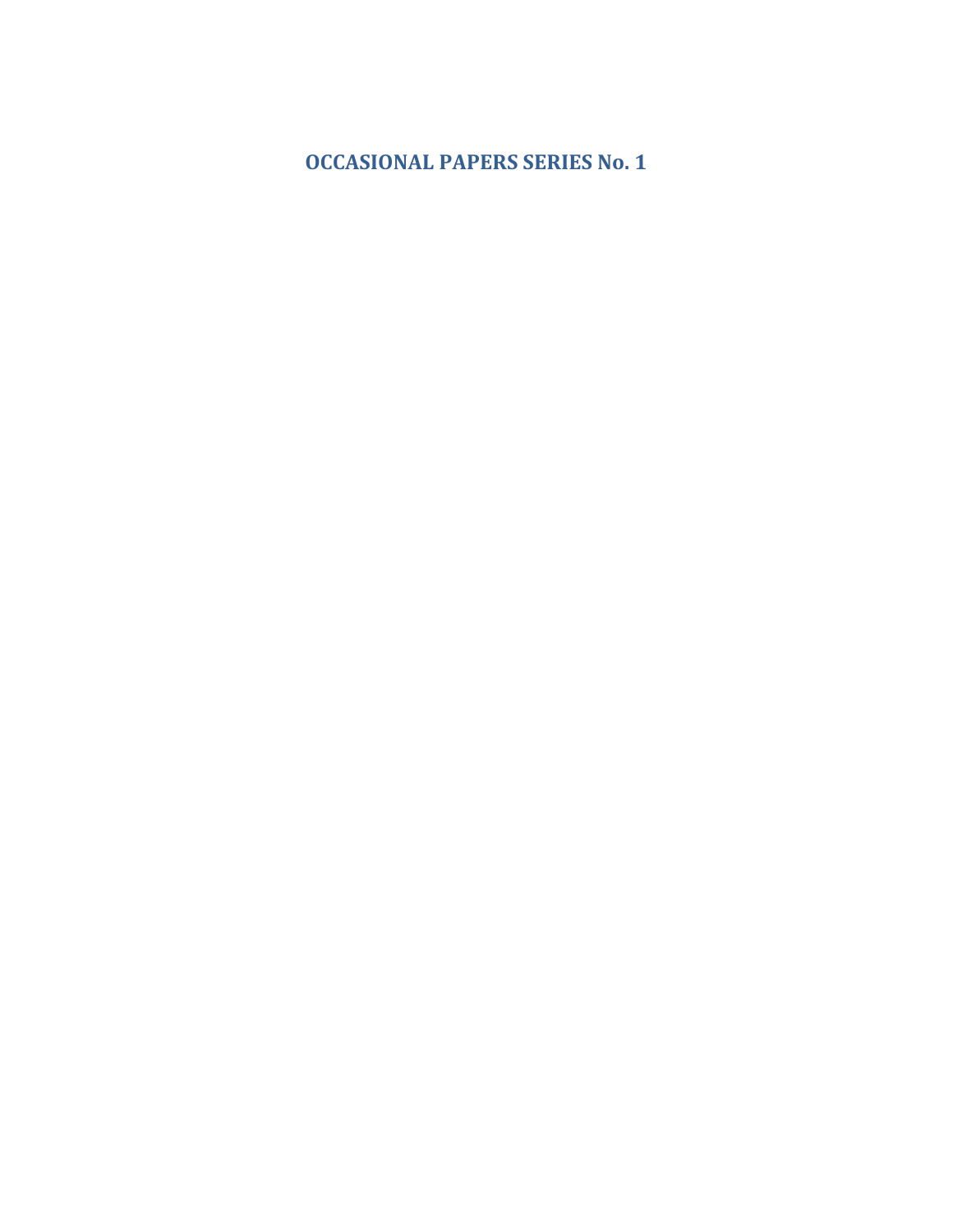**Table of Contents**

**I. Introduction**

**II. The SocioEconomic Parameters of the Respondents**

**III. Food Production**

**IV. Labour Profile**

**V. DecisionMaking Profile**

**VI. Factors Influencing Women's Productivity in Farming**

**VII. Conclusions**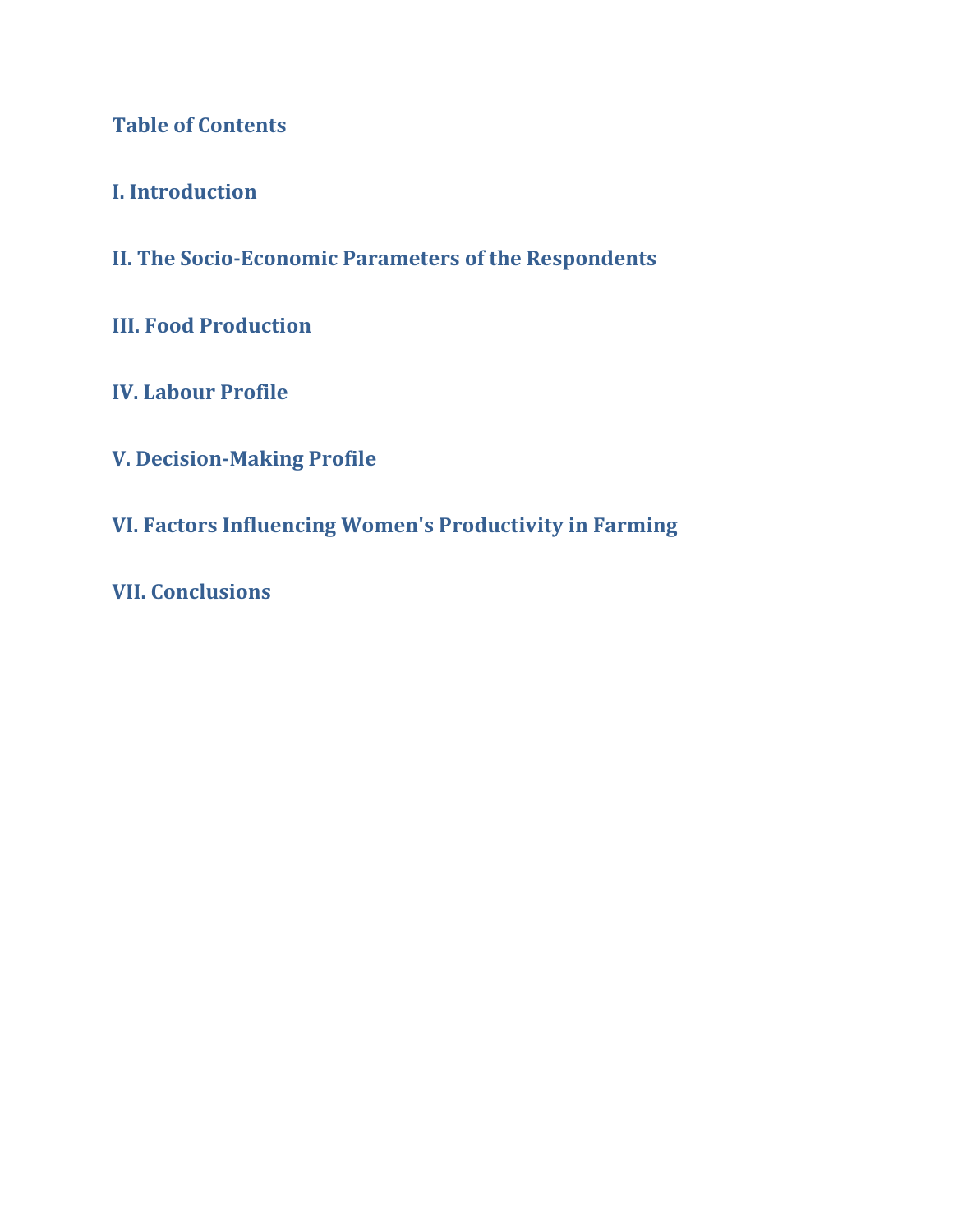#### ON OSSREA'S **OCCASIONAL PAPERS** SERIES

This paper represents the second instalment in the series of **Occasional Papers** which the Organization for Social Science Research in Eastern Africa(OSSREA) is launching.

For a number of years now the Organization has been running research competitions on both general social science themes and gender issues. Winners of these competitions are required to present their research findings in the form of final reports. These reports, because they tend to be bulky, do not lend themselves to easy and wide circulation. However, since some of them are of good enough quality to deserve wider readership, it was felt that an opportunity should be given to the authors to condense their reports to a size appropriate for occasional papers. This is how the present paper originated. Its author was a winner of the First OSSREA Research Competition on Gender Issues.

However, we do not intend the research competitions to be our only source of occasional papers. We would therefore like to appeal to all social scientists in the region and those elsewhere doing research on it to contribute to the series. OSSREA undertakes to ensure as wide a circulation of the papers as possible.

Eshetu Chole

Executive Secretary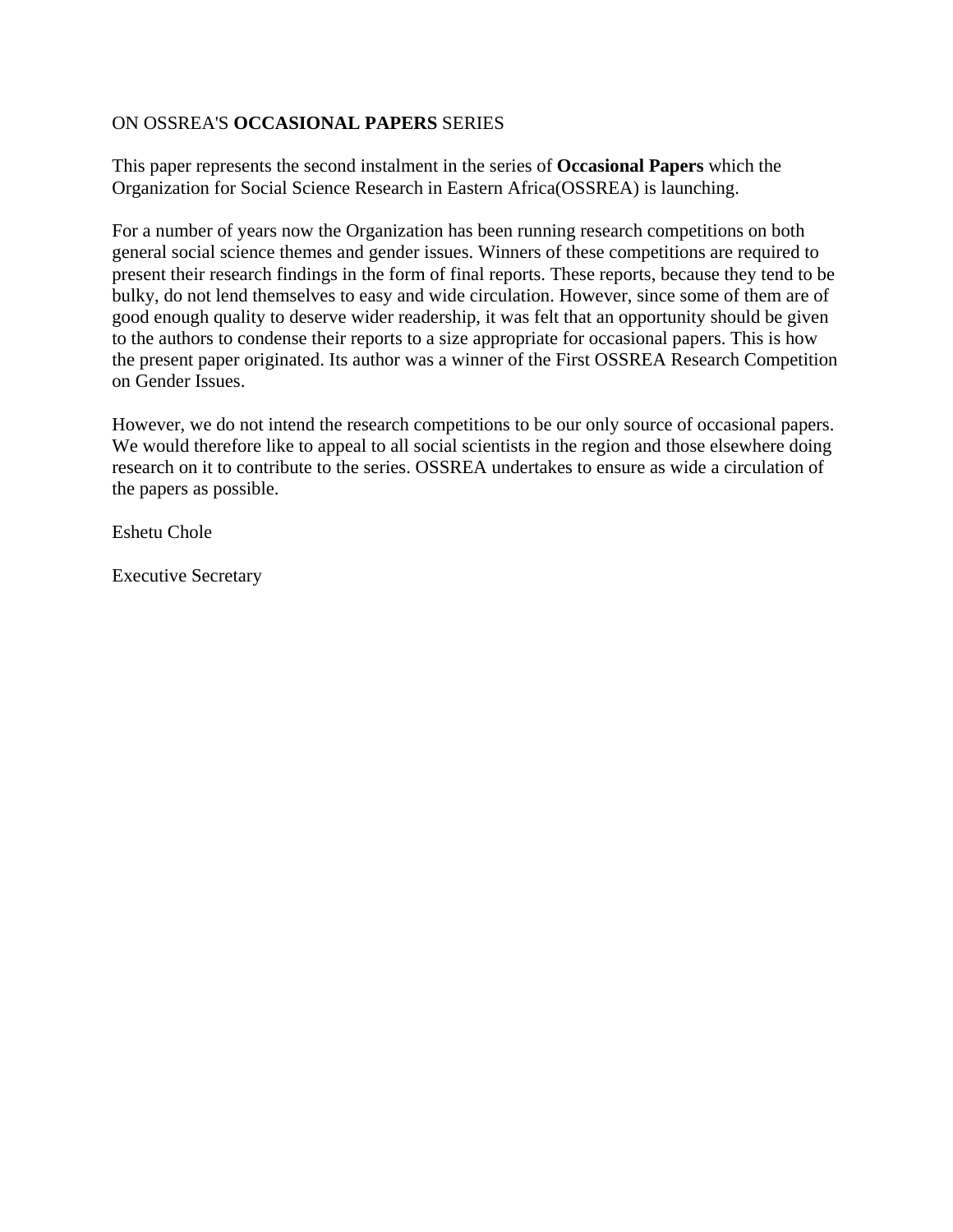# **I. INTRODUCTION**

To be able to assess the constraints women face as food producers, this study set out to:

- analyse women's productive activities within the farms;

- identify factors which influence productivity in the farms, for example, access and control of productive resources, land, labour, credit, information, training and benefits;

- assess the multiple roles of women within the households and labour constraints they face;

- assess the decision-making powers in order to demonstrate the extent of participation and influence in farm production.

### **STUDY AREA**

To focus the study, Mumbuni Location, in Machakos District, Eastern Kenya was selected for three reasons. First, despite the semi-arid conditions of the area, the majority of the population, most of them women are cultivators and depend on their livelihood on land.

Secondly, the potentially arable land competes for both cash crops e.g coffee and food crops. This has led to intensification of agriculture in the area. Third, land adjudication and registrations is in process while at the same time customary land tenure is still being practiced. All these provided significant combination for this type of study.

The Location Mumbuni has recently (1988) been divided from Iveti South Location. According to the Kenyan Population Census in 1979, the total population of Iveti south Location was 20,503 with 2,654 households. The sex composition showed that there were 9,695 males and 10,810 females giving a density of 391. According to Kenya Central Bureau of Statistics, the total agricultural land available in Iveti is 83,000 ha. giving each household and average land size of 2.97 and 0.43 per person (Jaetzold and Schmidt 1983).

Rainfall in the whole Machakos district is normally concentrated in two short seasons: end of March to May and end of October to December. Rainfall figures from various stations give annual rainfall average of 665mm. The mean maximum temperature is  $24.70^{\circ}$  centigrade.

#### **SAMPLING**

The survey was carried out on a sample of 100 households (about 5% of the number of households in Mumbuni Location). The sample was taken from 6 sub-locations of Mumbuni: Misakwani, Kiandani, Mtutuni, Kathekakai, Mungala and Kasinga. Kiandani and Kasinga which have relatively-higher population as compared to other sub-locations were given a higher share of the sample.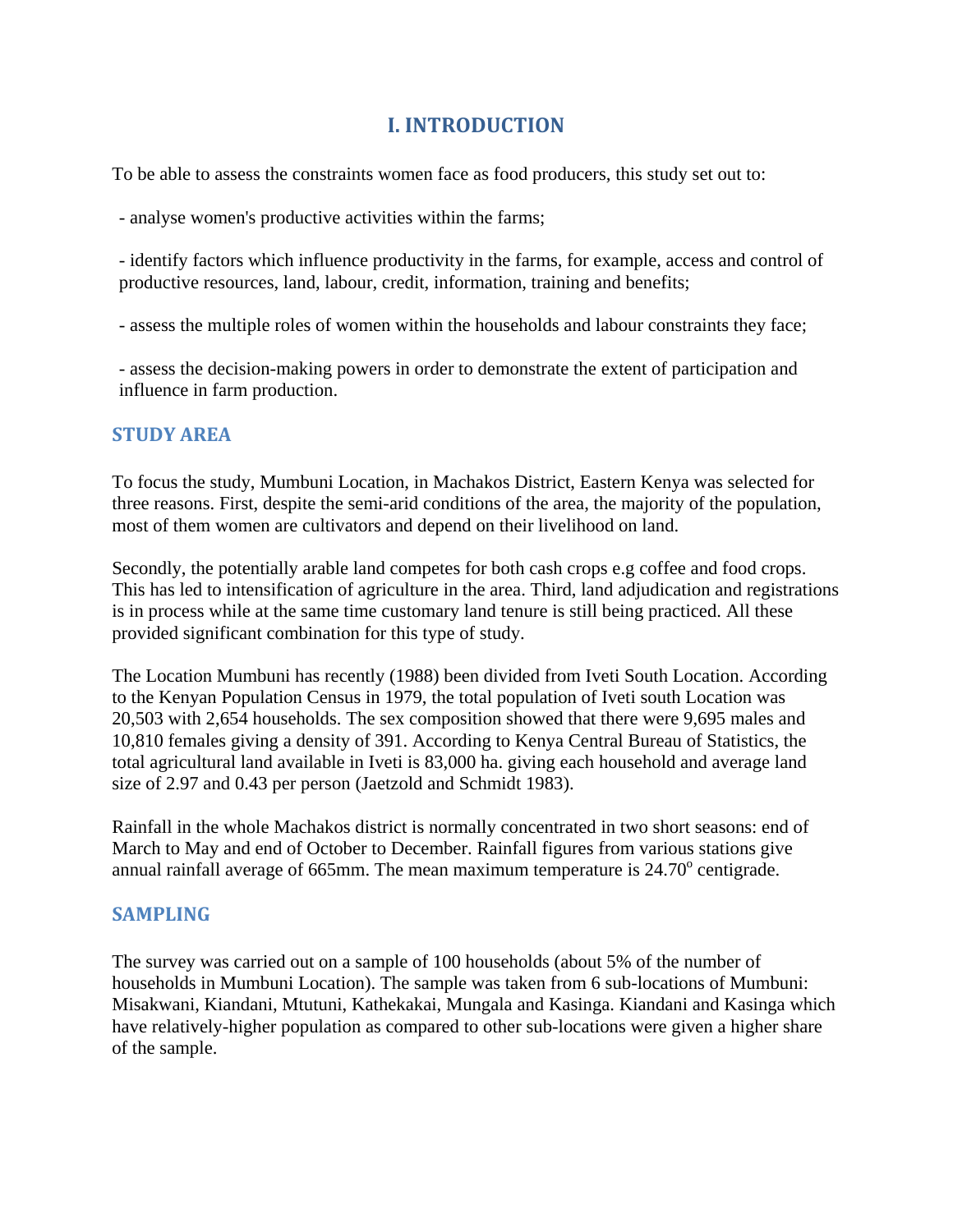However, the definition of the household in the Kenya population Census (1979) does not fully coincide with that adopted in this study. The household as a key concept in this study meant a family unit making provision for their own food without combining with other persons. for example in polygamous homes, each wife and her children were treated as a household. The actual inclusion of the household was thus further determined by random sampling on the field.

## **II. THE SOCIOECONOMIC PARAMETERS OF THE RESPONDENTS**

## **THE HOUSEHOLD SIZE**

The average household size in Mumbuni is 6-7 members. It is usually assumed that large families are useful in agricultural households as the children will contribute labour. However as observed by the ILO:

the larger the household, the more likely it is to be poor. The output of an extra child is not equal to her/his consumption (ILO, 1972).

In this study a large family size was indeed strongly associated with low status of the household.

## **AGE AND MARITAL STATUS**

A look at the age structure gave an indication of active household members capable of providing both farm and household labour. Out of 100 households sampled with a total number of 1,037,200 were between ages 1-10 years, 340 were between ages 11-20 years, 430 were between 21-55 and 67 were over 55 years old.

Out of these members of the household, 390 were single, 630 were married, and 17 were widowed. The marital status was a significant demographic factor in the study as it determined one's social position in having access to resources such as land. For example a son did not inherit land until he had a wife. Widowhood particularly on the part of women also led them to own land and make management decisions regarding the land.

By examining the age structure of the household members, we found out that the majority within the age groups are either in early childhood, in school or are employed. Those economically active and can provide farm labour are within the age groups 21-55 years. Nevertheless, these are also the same group viable for wage employment and only worked on farms as a last alternative. Women provided farm labour consistently even after the age of 70 years, unless they were sick.

### **INCOME**

Income was an important indicator of the economic status of the household. It also shows who is able to afford agricultural inputs, purchase modern tools, hire labour, and acquire other resources such as land.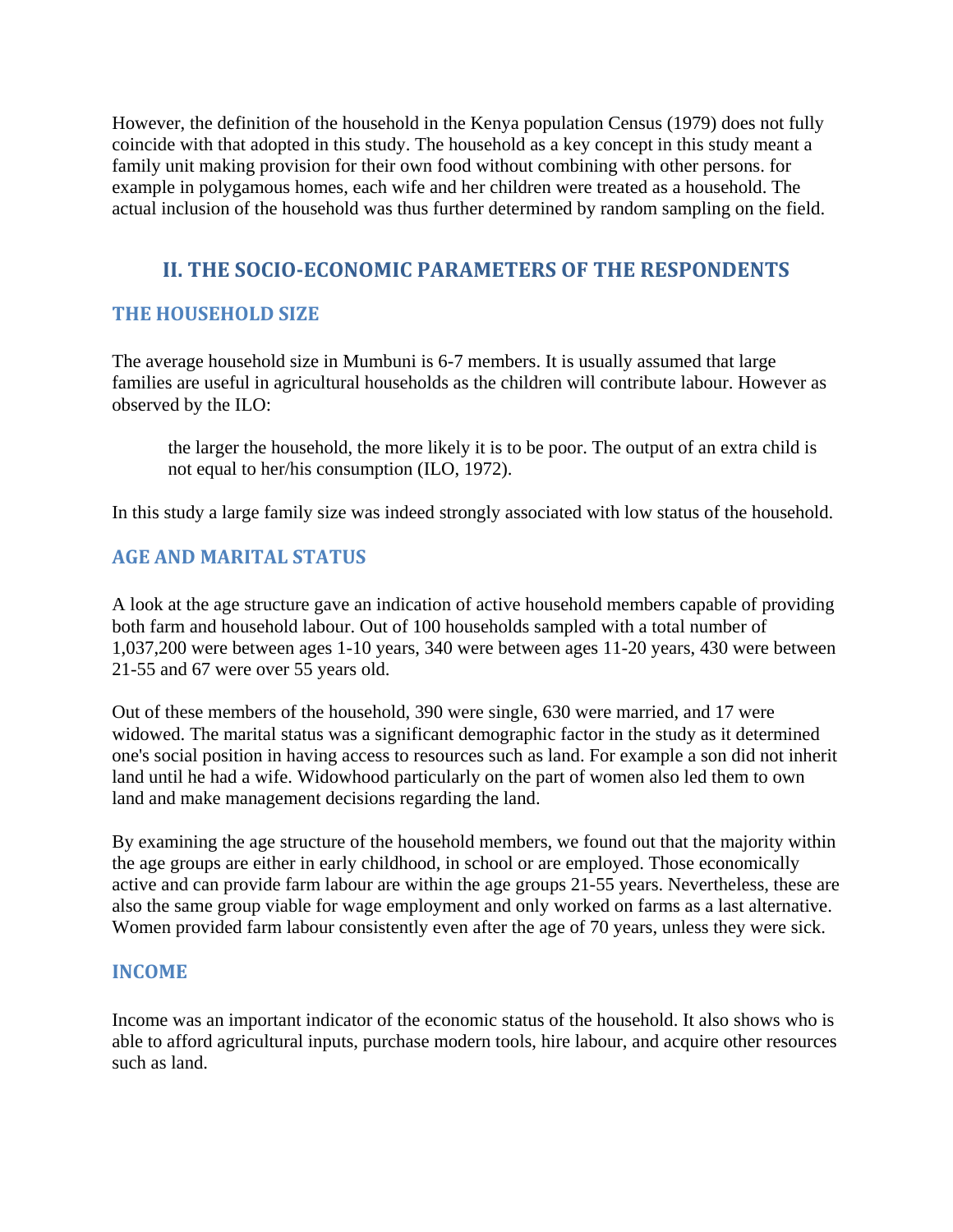The average estimated income per household per annum was found to be below K.Shs.1,500/-. Sources of income of over 80% of women interviewed came from agricultural products. Income from employment were mainly earned by husbands. The higher incomes, a part from the ones brought into the families through coffee sales, were thus associated with formal employment or off-farm self employment i.e. business.

The low income in a household was found to be strongly associated with poverty and a large family.

# **EDUCATION**

Educational level is an indicator not only of those economically active in agriculture but those knowledgeable in it. It is assumed that those with a longer period of education are more adjustable to new technologies and are able to experiment with new methods of farming compared to those with limited education or none at all. This is not to mention that higher educational standards could mean a good wage employment which can provide money for investment in the farm e.g. hire labour and buy inputs.

The study revealed that the average level of education of 80% of women interviewed did not exceed 7 years in school. The desegregated educational years by sex in Table 1 revealed that women constitute a bigger proportion of the illiterates.

|        | None        | 1-8 Years   | $\left\ 9\text{-}12\right\ $ Years (Secondary) $\left\  \right\ $ Above 12 Years |                 |
|--------|-------------|-------------|----------------------------------------------------------------------------------|-----------------|
|        |             | (Primary)   |                                                                                  | $\ $ (Training) |
| Female | $ 60(60\%)$ | $ 20(20\%)$ | 16(16%)                                                                          | $ 4(4\%)$       |
| Male   | $10(10\%)$  | 43 (43%)    | 27(27%)                                                                          | $ 20(20\%)$     |

## TABLE 1. LEVEL OF EDUCATION BY SEX

These results indicate that the high level of illiteracy leaves women in Mumbuni with no option for seeking wage employment outside of agriculture. Thus because of lack of training and skills for formal sector jobs, the women are unlikely to migrate outside their rural homes at the same rate as men. Because of this, women are therefore more likely to remain stable in the rural population for a long time. Out of our sample, 96% reported that farming was their main occupation.

In summary, one can say that our sample is made up of poorly educated farmers with meager sources of income outside agriculture except for self-employment activities and remittances from relatives who are formally employed.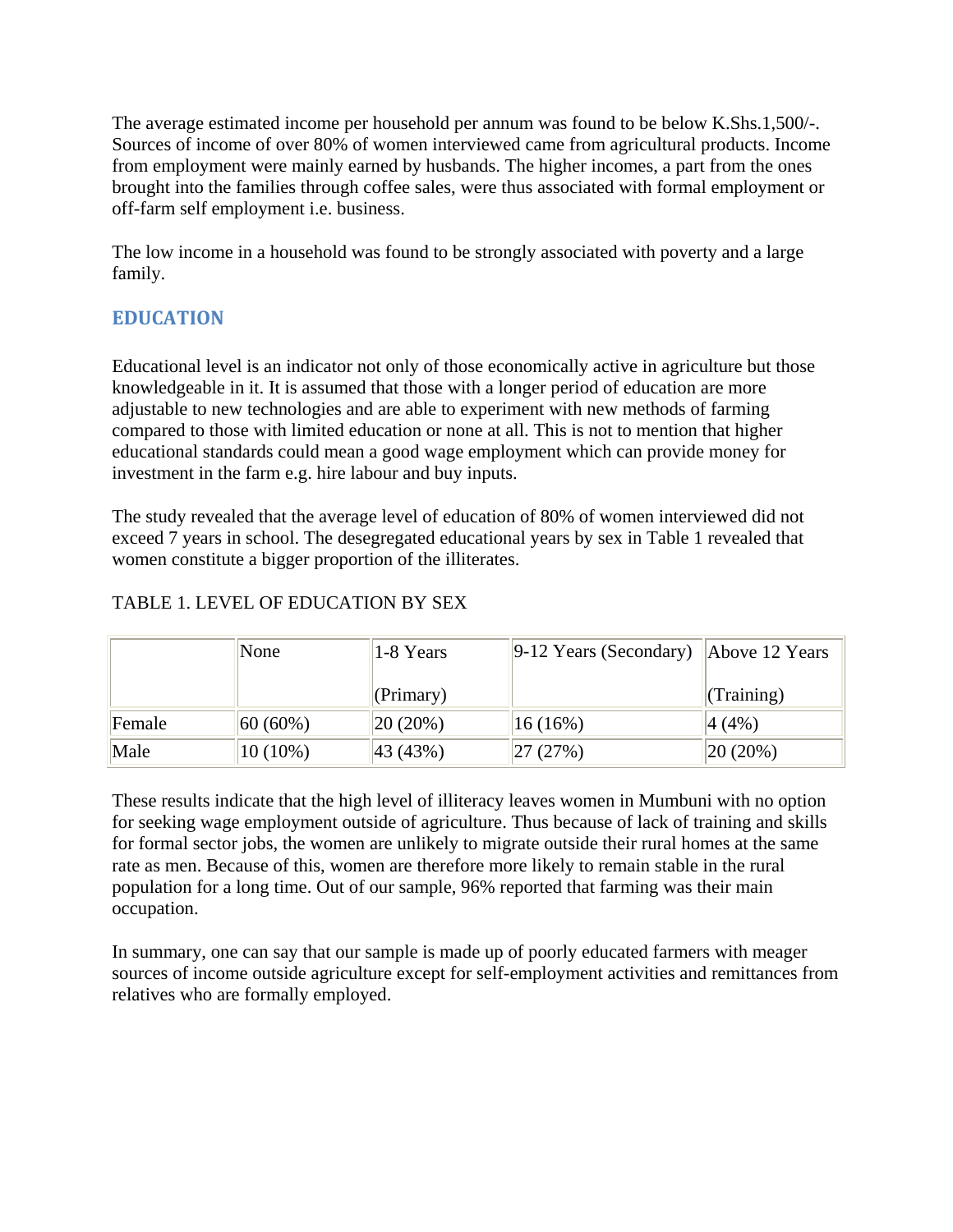## **III. FOOD PRODUCTION**

### **LAND USE**

From observation it was clear that cash crop farms occupied most of the fertile land leaving the women with small holdings for food farming. On each farm allocated by head of the clan, land use organization is based on the supremacy of the man. On the plot allocated by head of the clan, land use organisation is based on the supremacy of the man. On the plot allocated the family cultivates for two reasons; home consumption and cash.

There was an apparent distinction between "women's crops" (mostly food crops) and "men's crops" (mainly cash crops). The "women's crops" are: Sorghum, millet; arrow roots, cassava, sweet and English potatoes, vegetables, maize and beans. The "men's crops" are: coffee and occasionally maize and beans.

It was observed during the study that women are the primary land resource managers given their role in food production. Mumbuni Location has unreliable rainfall and since crop production depends on rainfall, women realize that crop failure would adversely affect them and their families. At the same time erosion is a major hazard in the area. For this reason, women were found to combine highly diversified and risk spreading sets of management strategies. For example, complex land use combinations were employed in both upland (often shifting) cultivation and valley bottom flood retreating cultivation. Other conservation measures taken are: heaping, ridging, terracing and mulching, and intercropping. A diversity of crops are also grown at different times of the year to ensure food availability throughout the year.

To determine who uses which tools, on the farms, the women were found to use mainly jembes, pangas and hoes. The men used ploughs, tractors, handcrafts and wheelbarrow. This is true of what has been observed:

The predicted consequences of these factors is that productivity gap between men and women in agriculture could increase as women will remain in the subsistence sector using traditional technologies while men become increasingly involved in commercial production with modern technology (INSTRAW 1984 p.14).

It is true that the men have an advantage in terms of acquiring tools over women, since most modern farm tools like ploughs, tractors and wheelbarrows etc. are very expensive. Most men can afford them if they wish to because they have credit facilities. Most women, as we will see later, have no access to credit facilities and therefore can only afford cheap farm tools.

Our conclusion is that, despite the crucial role that women play in food production in this area, agricultural technological improvements have eluded them, leading to negative consequences for food production, the perpetuation of their poverty and persistence of serious labour bottlenecks. Thus lack of improved production tools for women has indeed led to most profound negative effects upon their ability to maintain their responsibilities as food producers.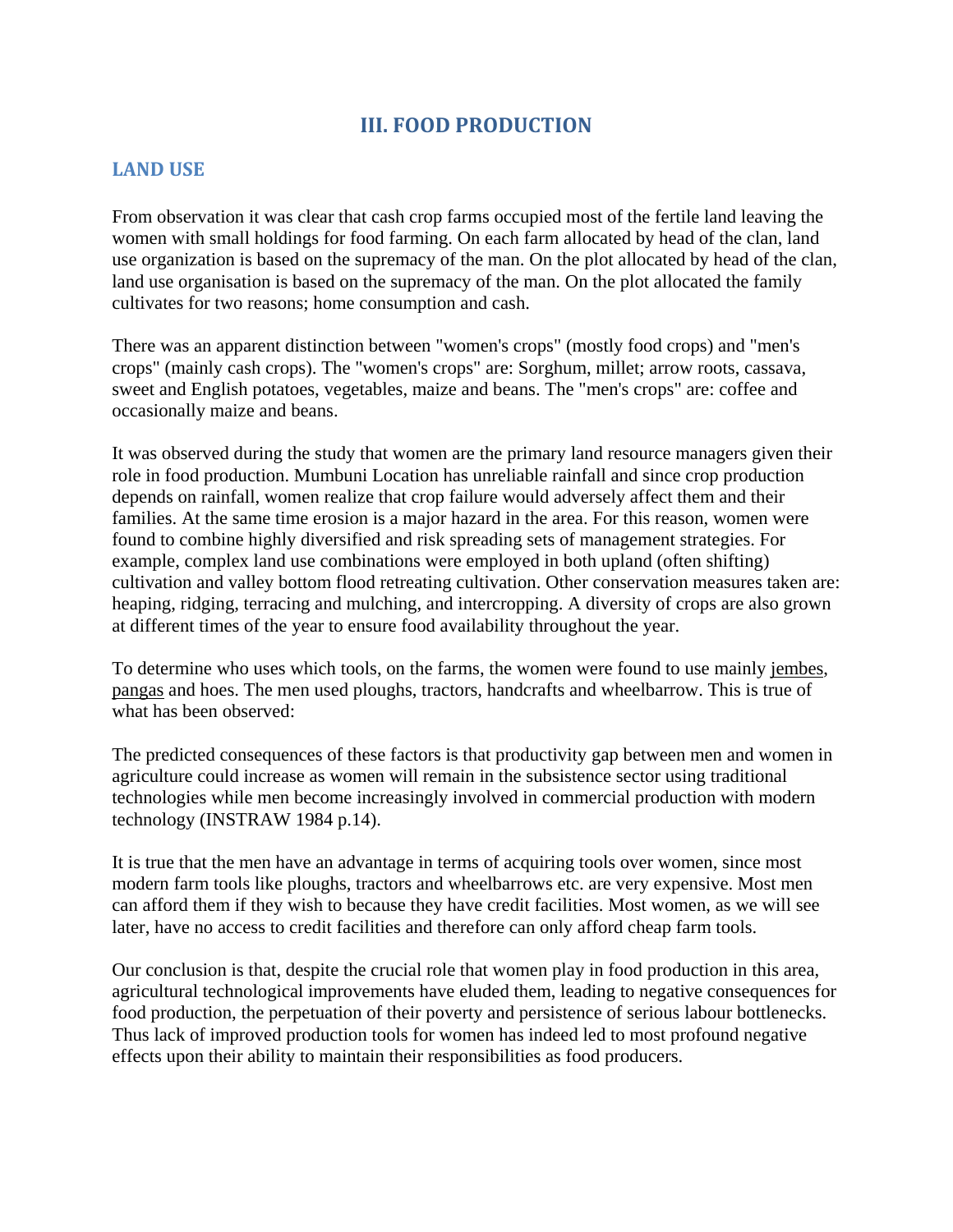## **IV. LABOUR PROFILE**

The work of women in food production can best be appreciated if it is placed within the perspectives of the dynamics of all other activities that go on within the household. Much has been written about the multiple roles of women particularly in agricultural households. In addition to being expected to look after their children and to cook on a daily basis, and to provide water and fuel, they are also expected to provide basic daily food for the family. According to the FAO report (1984:3:19) women are frequently forced to work 10-16 hours a day in order to fulfil their domestic duties as well as to grow food crops, care for animals, process food and carry out their entrepreneurial activities.

Viewed in this way the study took a holistic view of all the activities going on within the household with a focus on conflicting demand on women's time from household tasks, subsistence farming, cash farming, self employment, wage employment and the need for rest. The implication of this analysis was found to be important as it reflected on the labour available for food production.

### **FARM LABOUR**

To determine the nature and extent on the role women play in producing food, the respondents were asked to indicate who had performed specific tasks during the long rainy season. Table 2 gives a picture of the division of labour among the household members.

Several facts can be noticed from Table 2. First during land preparation, women provided 65% of total labour, when using the hoe as compared to the husbands who provided only 4% of their labour using the same tool. Despite the fact that the plough has often been used by men, increasing numbers of women now plough due to male migration to urban centres. This support the FAO report which says:

...Because societies are constantly evolving and adapting to new pressures, the allocation of tasks between sexes within the community also undergoes changes. ...work that has been traditionally done by women is taken over by men once it has been mechanized. On the other hand, women heads of households will have to take on management responsibilities as well as work tasks which men would normally be expected to assume (FAO 1984 p.200).

It is therefore not strange that 4% of women had ploughed compared to 65% husbands who did the same. However it was assumed that more women would use the plough if they could afford either to hire or buy. Several women did not use the plough because of the high cost of hiring and purchasing.

Secondly, planting and weeding traditionally regarded as women's tasks have so. This is evident when it was found out that 80% of women did the planting as compared to 14% of the husbands who planted while 84% of women weeded as compared to 11% of the husbands who did the same.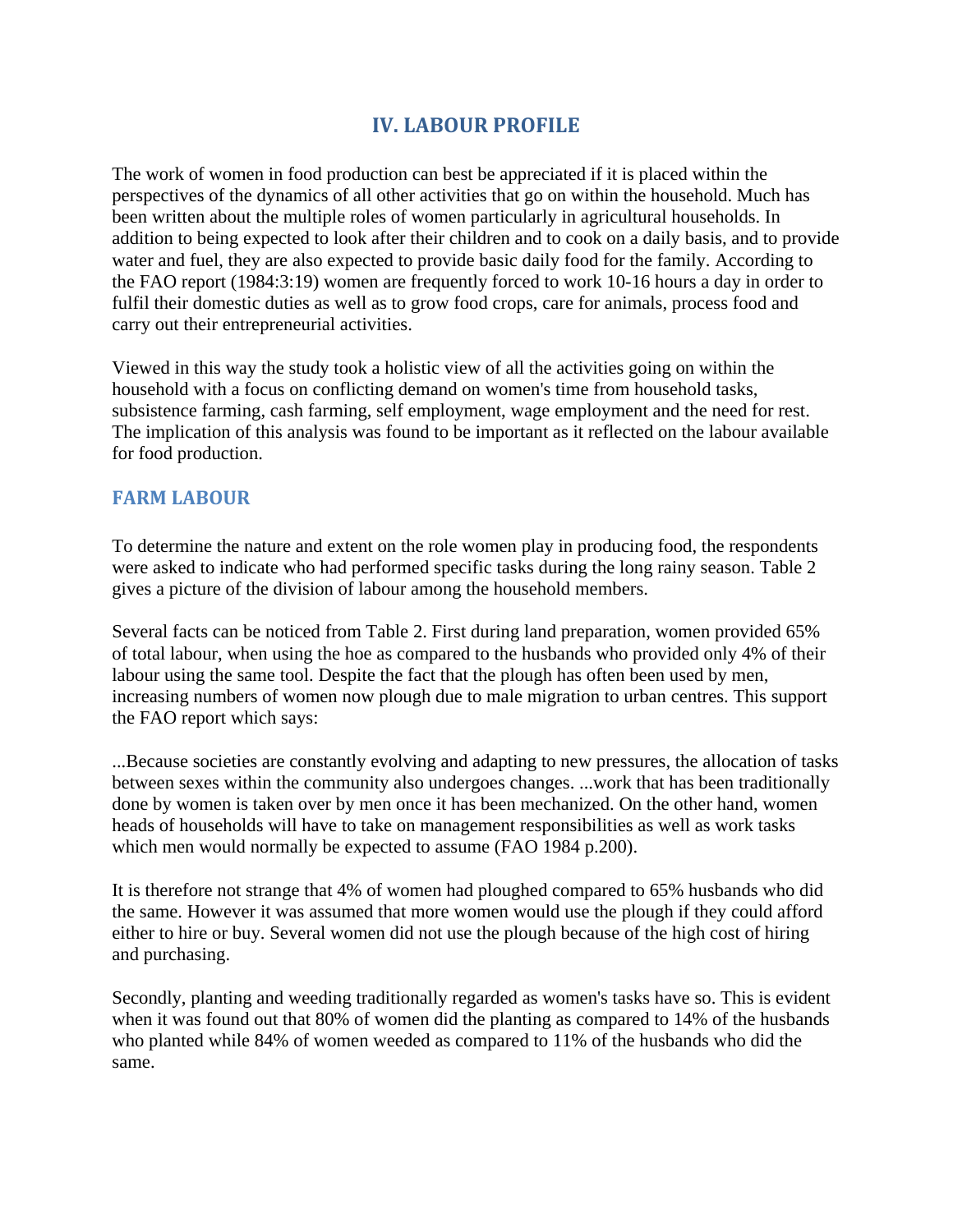The results from this study of women's participation in agricultural work show that nearly all the cases recorded were found to do more than half of the agricultural work: in some cases they perform around 70% of the farm activities and in others over 80% of the total. Thus, this quantitative information about labour on food production input by sex indicates that food production in rural Kenya continues to be predominantly female farming.

Despite the fact that food processing is usually seen as non-agricultural work, yet many food crops can neither be sold or eaten without processing. Women were found to carry out time consuming and numerous tasks subsumed under the categories of food processing, preparation and storage. From the time of harvesting, transporting, home processing and handling for storage the women provided 75%, 65%, 70% and 82% of their labour respectively while on the same activities the husbands provided 15%, 20%, 15% and 22% respectively.

Thirdly, the husbands provided 68% of their labour in building the stores (a task traditionally done by men) as compared to 34% of women who built stores usually in the absence of their spouses.

Fourthly, it is worth observing too that the women's labour is usually subsidized by labourers both permanent and temporary for those who can afford to pay, and by both female and male children.

| <b>FARM</b><br><b>ACTIVITI</b><br>ES | <b>WIF</b><br>E            | <b>HUSBA</b><br>ND     | <b>PERMANE</b><br>NT<br><b>LABOURE</b><br><b>RS</b> | <b>TEMPORA</b><br>RY<br><b>LABOURE</b><br><b>RS</b> | <b>WHOL</b><br>E<br><b>FAMIL</b><br>Y | FEMALE<br><b>CHILDR</b><br>EN | <b>MALE</b><br><b>CHILDR</b><br>EN | <b>OTHE</b><br><b>RS</b> |
|--------------------------------------|----------------------------|------------------------|-----------------------------------------------------|-----------------------------------------------------|---------------------------------------|-------------------------------|------------------------------------|--------------------------|
| Hoeing                               | 65<br>(65)<br>$%$ )        | $\overline{4}$<br>(4%) | 13<br>(13%)                                         | 18<br>(18%)                                         | 10<br>$(10\%)$                        | 10<br>$(10\%)$                | $\vert 3 \vert$<br>(3%)            |                          |
| Ploughing                            | $\vert 4 \vert$<br>$(4\%)$ | 65<br>(65%)            | 34<br>(34%)                                         | 10<br>$(10\%)$                                      | 24<br>(24%)                           | 11<br>$(11\%)$                | 23<br>(23%)                        |                          |
| Planting                             | 80<br>(80)<br>$%$ )        | 14<br>(14%)            | 16<br>(16%)                                         | 21<br>(21%)                                         | 23<br>(23%)                           | 41<br>$(41\%)$                | 20<br>(20%)                        |                          |
| Weeding                              | 84<br>(84)<br>$%$ )        | 11<br>$(11\%)$         | 16<br>(16%)                                         | 20<br>(20%)                                         | 17<br>(17%)                           | 46<br>(46%)                   | 30<br>(30%)                        |                          |

#### TABLE 2 FARM LABOUR ACTIVITIES DURING LONG RAINY SEASON 1988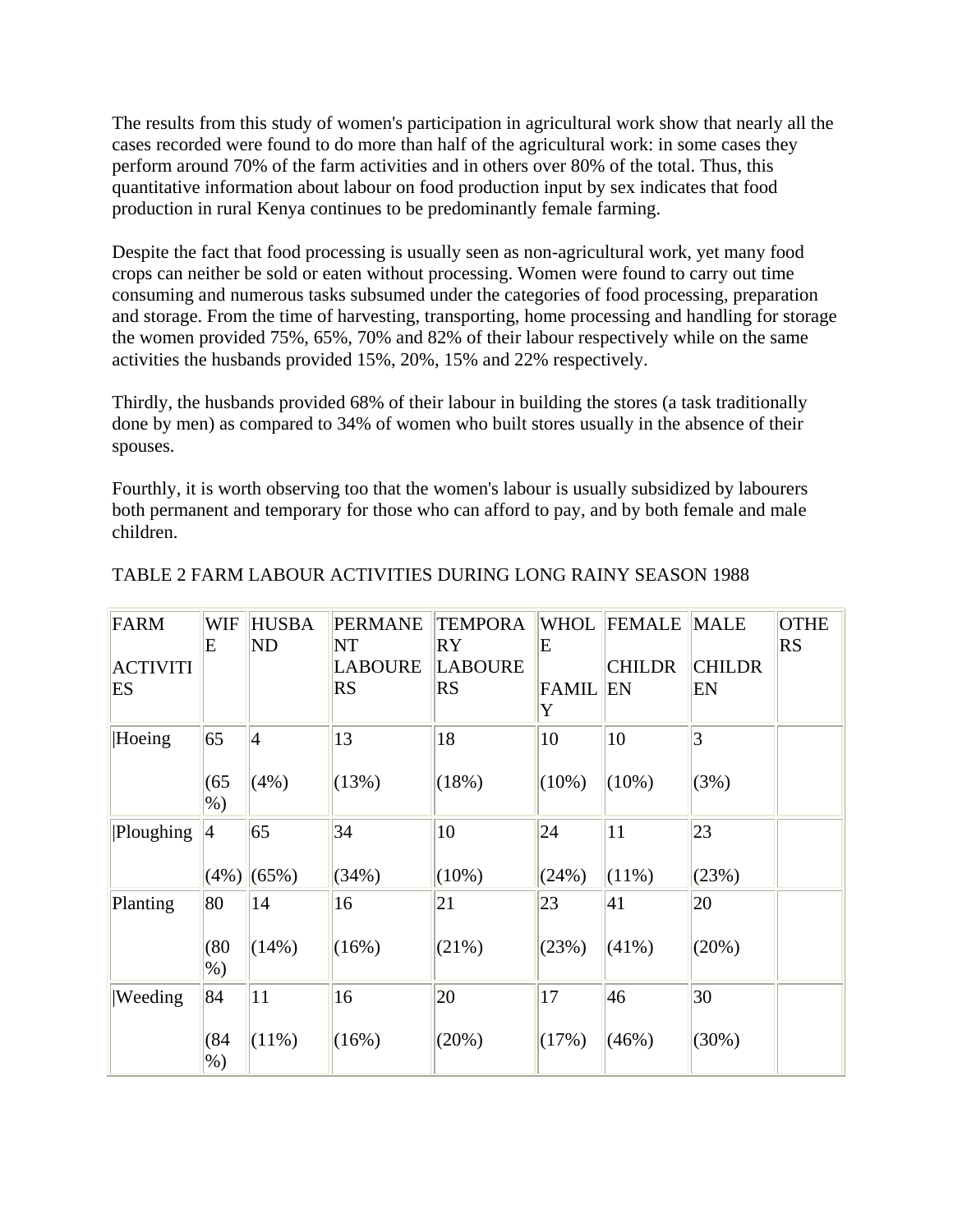| Chasing<br>birds       | $\vert 4 \vert$ |       | $\vert 6 \vert$ |              | $\vert 4 \vert$ | 1       | 7     |  |
|------------------------|-----------------|-------|-----------------|--------------|-----------------|---------|-------|--|
|                        | $(4\%)$         |       | (6%)            |              | (4%)            | $(1\%)$ | (7%)  |  |
| Harvesting             | 75              | 15    | 10              | 34           | 20              | 49      | 40    |  |
|                        | (75)<br>$%$ )   | (15%) | $(10\%)$        | (34%)        | (20%)           | (49%)   | (40%) |  |
| Transporti<br>ng       | 65              | 28    | 36              | 47           | 30              | 44      | 40    |  |
|                        | (65)<br>$%$ )   | (28%) | (36%)           | (47%)        | (30%)           | (44%)   | (40%) |  |
| Drying/                | 70              | 15    | 12              | 20           | 20              | 37      | 20    |  |
| Processing             | (70)<br>$%$ )   | (15%) | (12%)           | (20%)        | (20%)           | (37%)   | (20%) |  |
| <b>Handling</b><br>for | 82              | 22    | 10              | $ 2\rangle$  | 10              | 44      | 20    |  |
| Storage                | (82)<br>$%$ )   | (22%) | $(10\%)$        | (2%)         | $(10\%)$        | (44%)   | (20%) |  |
| <b>Building</b>        | 34              | 68    | 36              | $ 45\rangle$ |                 |         | 49    |  |
| <b>Stores</b>          | (34)<br>$%$ )   | (68%) | (36%)           | (45%)        |                 |         | (49%) |  |

Several questions were asked to determine the role played by hired labour in helping women towards their farm-work. First, we wanted to know whether the farmer needed to hire labour and if the answer was negative we further wanted to know why the farmer did not need to hire labour. Second, we wanted to know how the farmers paid their labour. Third, has the farmer ever used communal labour and if so for what purposes? Fourth, is there an experience of labour shortage in the area during part or all seasons and what is the reason for labour shortage. Fifth, we were interested to know how the farmer handled labour shortages and whether there is land uncultivated because of labour shortage.

Out of 100 women interviewed, 57 (57%) agreed that there was too much work on the farm and therefore they needed to hire labour, while 44 (44%) said they did not need to hire labour. Out of the 44 women who did not need to hire labour, 34 (34%) said that they had small gardens which they could manage by themselves, 58 (58%) said hiring labour was very expensive and they had no money to pay them and 8 (8%) said that the family labour is adequate.

The reason given for hiring labour were several. A number of women argued that since they did not own plough oxen which makes work easier, they had to hire labour to help them as they could not manage by themselves. Others hired labour because the children who could give help on the farm were either too young or were at school. When both wife and husband were in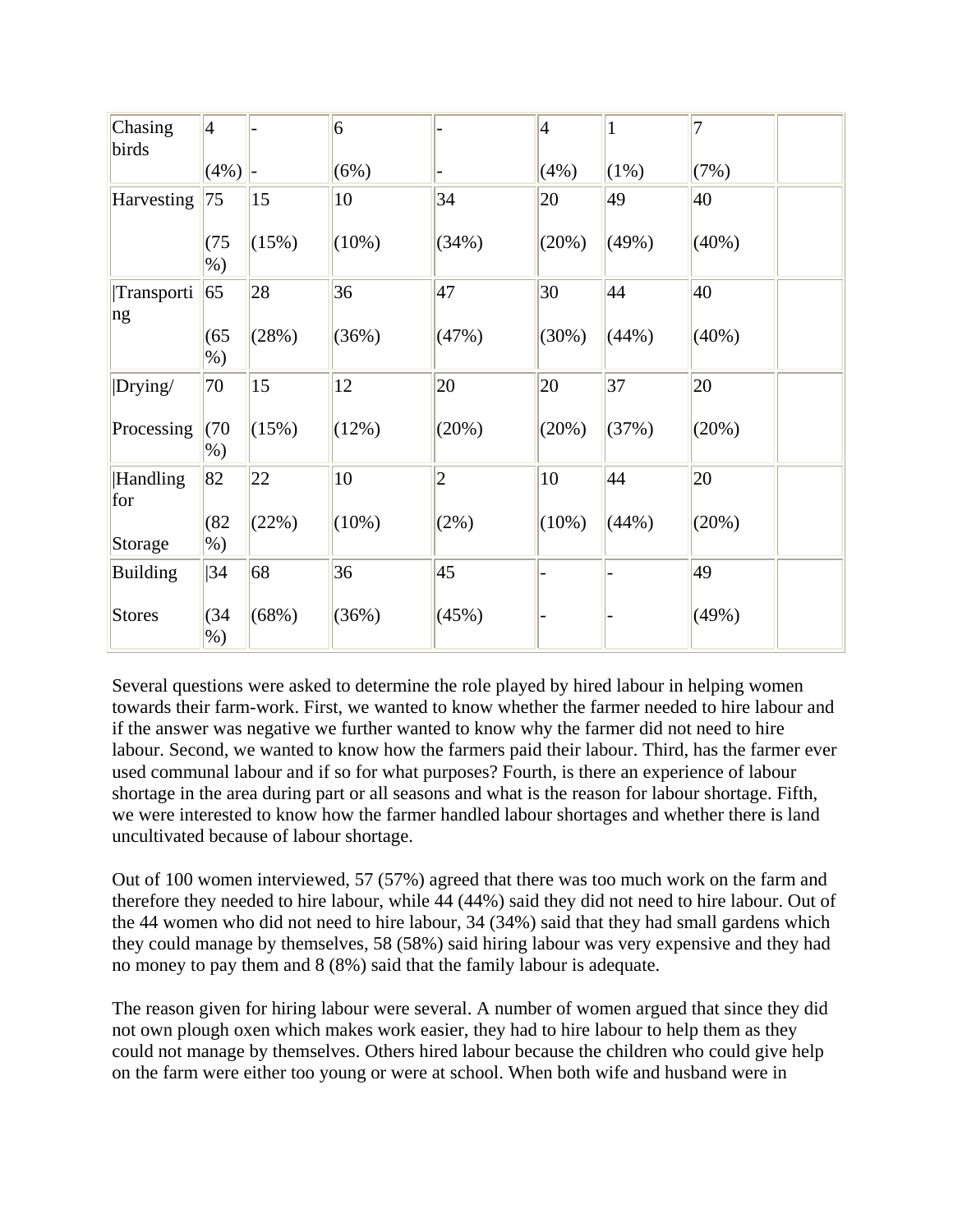employment they had need to hire labour. Yet others simply hired labour as work was too much in the farm for one person.

The labour was found to be paid in different ways. Out of 70 farmers who hired labour, 47 (47%) paid money, 14 (14%) paid in the form of food, 4 (4%) paid money and food, and 5 (5%) paid the labourers with other payments apart from money and food. It was also found out that there was no standard money payments to the hired labour. The agreement was made between the labourer to be hired and the farmer. However by examining the households who used hired labour, we found out that such labour was used on cash crop farms thus reducing the amount of time men work on their own fields rather than women's labour time on their own food fields. Hired labour is thus chiefly used to replace absentee men due to off-farm employment and those who engage in little agricultural labour (Orvis 1983). It is not surprising then, that women turn to children to help with their work (FAO, 1984 p.29). The daughters in particular, were found to be extremely important to women as they identified with their mothers more and helped them in several farm duties. Nonetheless, many women felt that children's labour was only marginally helpful in relieving the strain on women's time because of their school attendance. Children, both male and female, are unavailable for nine months of the year. During weekends, and school holidays they are quite a significant addition to the labour force. However most women preferred to do all the work by themselves and give their school going children time to study "so they may have better employment than farm-work".

The results of this study show that labour scarcity is a constraint to women farmers as there is a lot of work to be done and with the absence of children in school and absentee husbands in wage employments, the women need to hire labour, if they have to effectively

perform duties that pertain to farm-work. Every time the women farmers' requirement exceeds the capacity of her family labour she faces labour scarcity. Depending on her cost of meeting her labour deficit with outside workers, a number of women were found to face serious labour constraints. For this reason, those who could afford, hired labour, to help in the farm-work and particularly during times of land preparation, weeding and harvesting periods when there is much more work to be done on the farms. It is also worth mentioning at this point that 71 (71%) of our respondents informed us that they were not able to cultivate all their land because this meant too much work and they were not able to hire enough labour to help them do so.

Nonetheless, labour scarcity is a seasonal phenomena which is as a result of labour requirements in agricultural production. Peaks of intense work occur during planting, weeding and harvesting with low labour requirements falling within and between cycles. Since most farmers must regulate their production activities in relation to weather conditions as well as crop needs, labour tasks must be completed on schedule within fairly strict deadlines.

It is important to recognize that in traditional agriculture, family labour is not seen as a cost of production. It is not paid a wage, its subsistence share remain the same whether it works or not. In contrast hired labour is a cost of production, requiring a payment in cash or land. Moreover hired labour is not always reliable and can require supervision by family labour.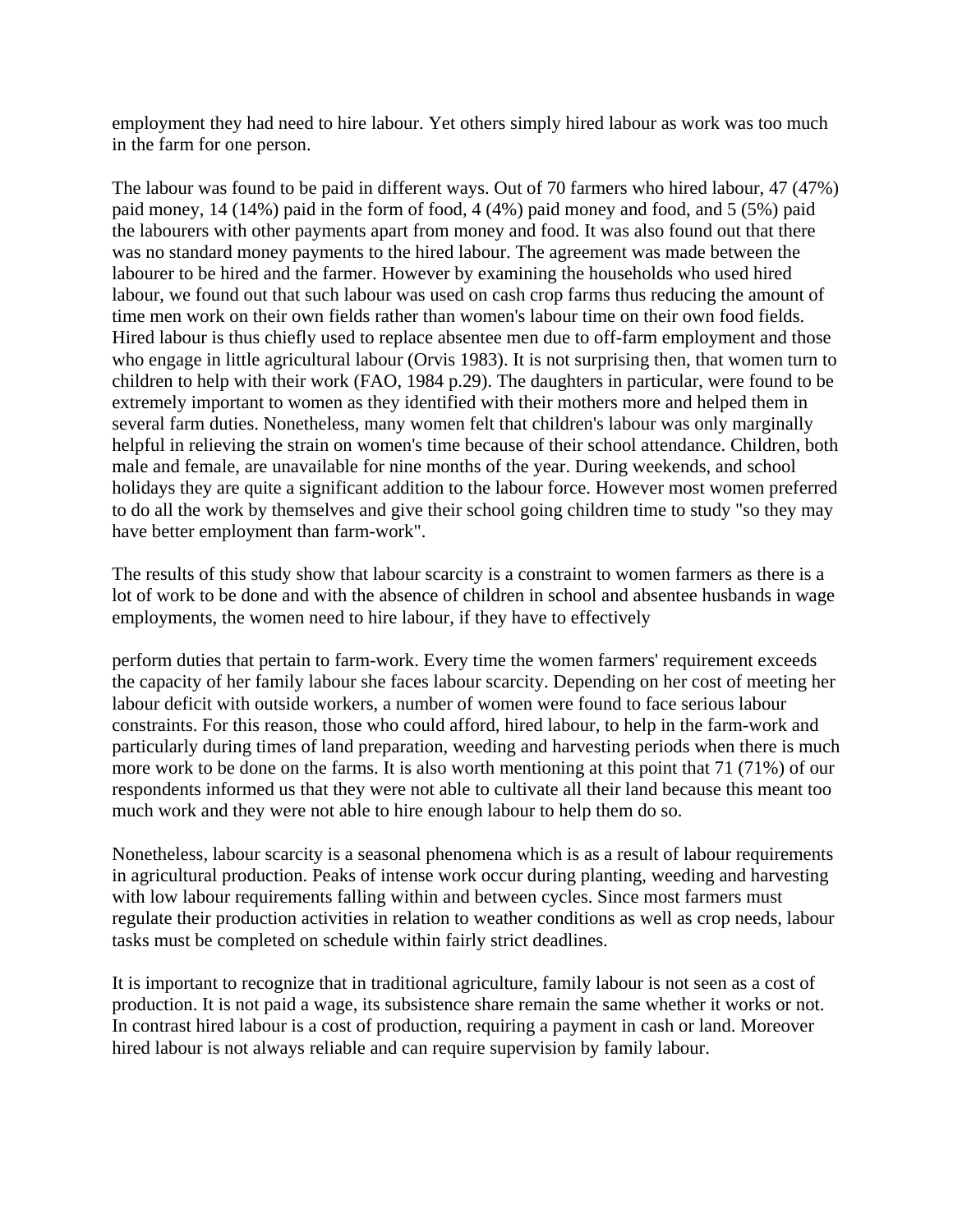It should be mentioned that cash crops, and in particular, coffee plays an important role in the lives of the people of Mumbuni. Though the coffee farms are owned by men, most part of the women's annual labour time is spent on her husband's field. The value created by this labour is primarily directly appropriated and regulated by the husband himself. That is, women are forced to finish the work in the coffee farms before they can proceed to their food farms. This is a major constraint on women's labour in food production.

The study found out that the most important aspect in food production is the realization that shortage of labour is often a greater constraint on production than shortage of land, as most household members are exempted from activity for reasons of health, age, sex or in order to pursue other valued objectives such as schooling and wage employment. Most of food production activities therefore fall on women's shoulders. Drawn by prospects of wage employment, many men have left their wives with the sole responsibility for sustaining their families. This in effect deprive the household of labour which they would otherwise provide.

How do women deal with the labour shortage? Either labour is hired or they use communal labour.

## **COMMUNAL LABOUR**

The use of communal labour is an example of women's survival strategy to deal with labour shortage on the farms. 95% of women interviewed used communal labour. A typical communal group was found to have ten to fifteen members that would come together to help each other in times of high labour requirement. Such groups were either formed from kinship members, common residence, church membership or the same socio-economic status, often such factors appearing in combination. They perform such tasks that need a lot of labour input, such like land preparation (hoeing), weeding and harvesting. Their labour is based on a rotation basis on each members land working on a number of specific days per week. Orvis who worked on the same issue in western Kenya observed:

Because each member must participate in working on the others fields in order to get her field worked, it does not represent increase in labour time, though many people report they find working in a group rather than along increases productivity (Orvis 1985).

Another communal group labour type found to be used by the women is the occasional one usually called together for a specific task by the person who wants the task done. This particular group were usually offered meals in the cause of their work.

The result of using communal labour may be to free the members to perform other kinds of work on their own farms or to engage in other cash-earning activity.

### **HOUSEHOLD ACTIVITIES**

The women's work on their farms and in their houses is fundamental to the survival of their families. Some household jobs must be done everyday, for example cooking, fetching firewood and water or collecting the food to be cooked, just to mention a few and not to forget their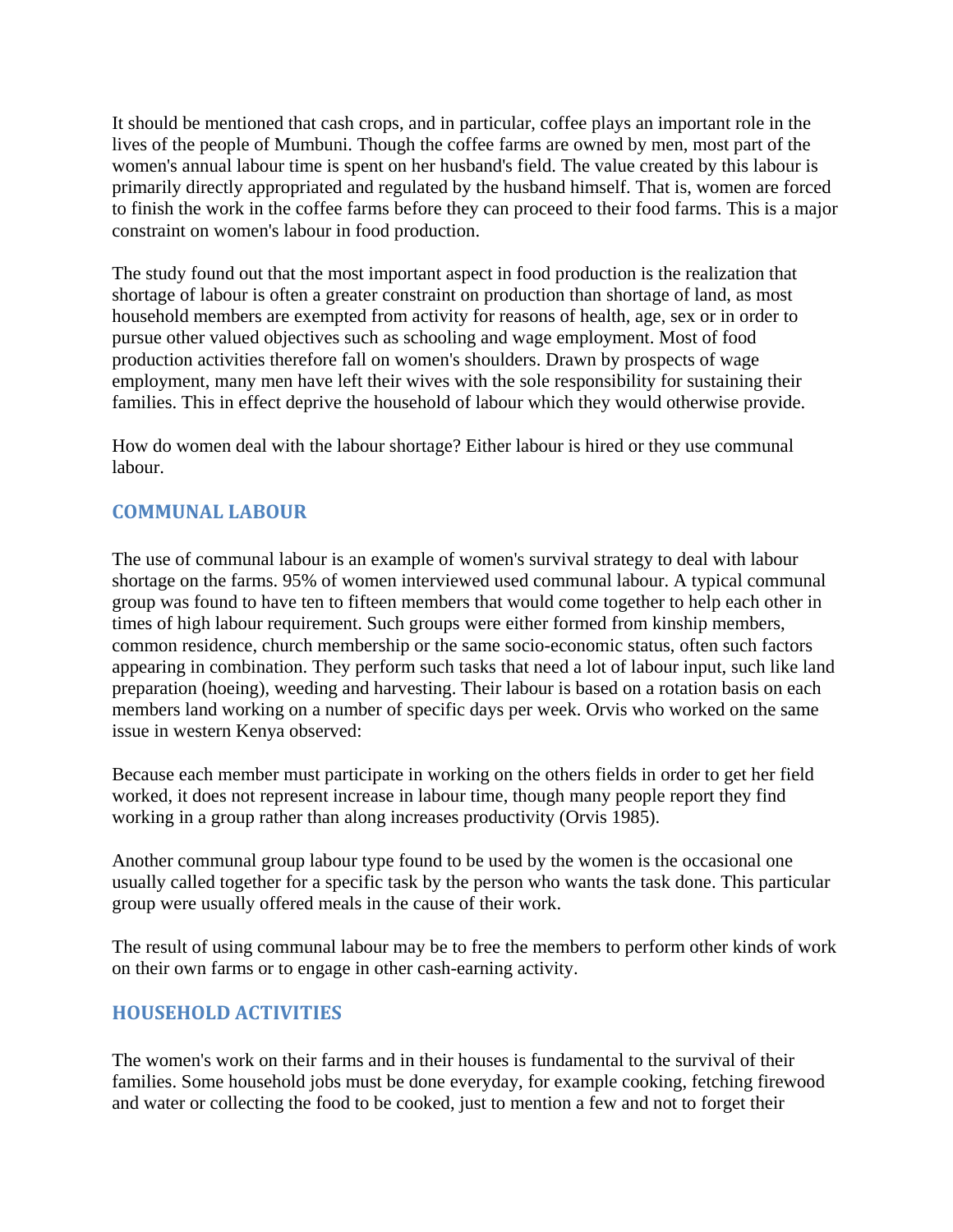responsibilities as parents and providers. At the same time the farm-work has to be done. The point is, the opportunity cost of the women's time is not zero. If she is not working on the farm, she is working in the house. There are many activities, some of which only they can do, and others which cannot be postponed. The work of women in food production cannot therefore be a study in a vacuum without taking into consideration other duties performed by them. In other words, the woman's time is not freely available for farm tasks. This implies that domestic activities play two integrated functions centred around physical reproduction and other aspects of the reproduction of labour force and production of the use value. The nature of women's work in food production depend upon factors that transcend the household which implies that women's farm activities must be analyzed within the context of the dynamics of overall household activities.

Table 3 shows the household activities that have to be done along with the farm-work, and the individual members who perform these tasks within the family unit.

From Table 3 we can see that the women contribute over 98% of their labour, fetching firewood, water, and food, cooking and looking after the children. The tasks that were traditionally done by men like looking after animals are being taken over by women in great numbers. 54 (54%) of the women interviewed looked after their animals as compared to 45% of the men who did the same job. The contribution of men's labour in household activities is minimal. It can also be observed from Table 3 that the women are helped in their household tasks mostly by their female children and less by their male children except in looking after the animals. Our assumption here is that, the male children identify with their fathers at an early age, so they only tend to involve themselves in duties traditionally performed by men but ignore duties traditionally left to the women. There are few women in relatively wealthier households who can afford to hire labour and thereby ease the workload. This is not possible for most women in poorer households.

The most arduous task that women were found to perform is, the preparation of isio or muthokoi, a meal of dry maize and beans or pounded maize respectively. Before the maize is pounded, it has to be soaked overnight for it to be soft. Sufficient pounding for an average family of six members takes up to two hours per meal. Isio takes not less than three hours to cook. As a consequence women often serve one or two meals a day. When the agricultural work is most demanding, meals are sometimes neglected altogether until late in the evening.

Fetching water, which was also found to be a time consuming activity, is carried out mainly by women. Water is collected at least four times a day. The distance during dry season can be up to 3 kilometers. However, water during the long rainy season when the study was conducted, was taken from several streams not very far from most homes.

The collecting of firewood was frequently found to conflict with agricultural work. The fuel supply which is dwindling in the area as a lot of forests and bushes have been cleared to give way for agricultural crops, was found to be collected almost on a daily basis. Since dry and suitable for burning and cooking type of firewood have to be searched for in different distances, this activity was found to take a lot of women's time particularly in the wet season. Both firewood and charcoal are being sold in the local markets and thus present an economic burden to women.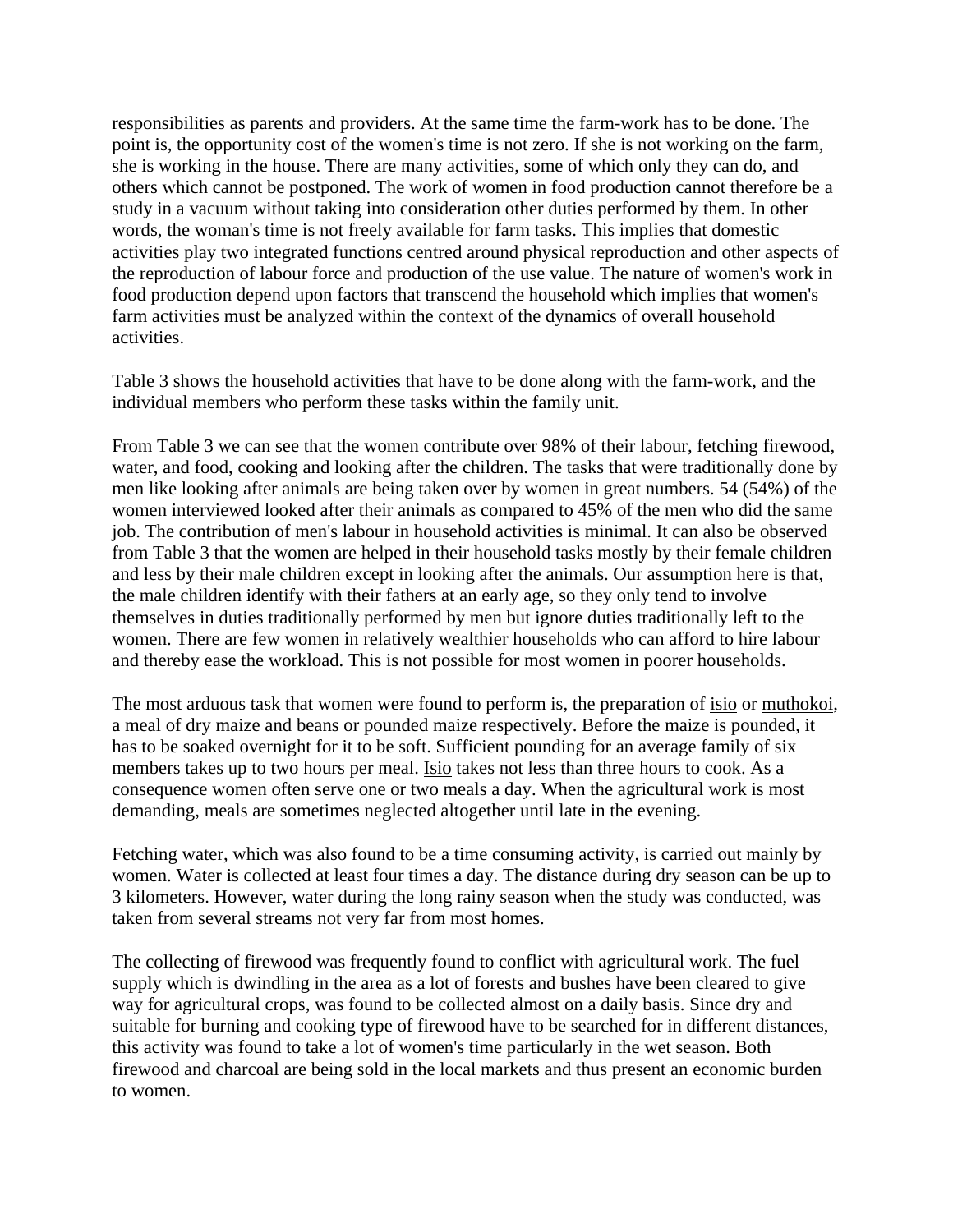In addition to all these, women were found to take sole responsibility for daily household chores such as cleaning and washing. The women were also found to take great responsibility for child care and supervision. Usually they were assisted by their daughters. The sole responsibility of child health, food and clothing tend to rest with the mother (Pala 1975).

Most of these tasks were performed at the same time. For example it was observed that women without family help, carried their children to the farms where they watched over them as they slept or played. Often they have to stop whatever activity they are doing to breast feed the child before being coaxed to lie down or play while the mother continues with her work.

The household tasks are multifaceted and what women show is a great deal of flexibility in meeting the demands made on them by the virtue of their being producers and reproducers (Obbo 1983: 54).

## **OFFFARM INCOMEGENERATING ACTIVITIES**

Since the food produced is generally consumed by the household members, and since lack of economic incentives for food crops has led to their being produced primarily for subsistence, women nevertheless need cash not only to purchase other foods and basic necessities for their families but also to pay for improved production that are necessary for increases on farm productivity. Thus in order to improve their household needs and also food production, increasing numbers of women engage in off-farm income generating activities by trading off between food and non-food crop production for sale.

Out of 100 respondents, 92 were involved in some type of income generating activity. Although women do not specialize in marketing (Pala 1975), it was nevertheless the major off-farm income generating activity. The women were found to market their own food crops, mainly vegetables, fruits and grains. Other activities involved selling knitted materials and hand made baskets. These off-farm activities were found to be compatible with women's reproductive functions e.g. caring for small children.

The average income from the sale of agricultural produce was K.Shs. 100/- per month. This money is very little taking into consideration the distance walked to the market with loads of goods carried on the back. One only needs to look into the market and see the women selling their goods understand the situation. They sit here for not less than eight hours and by the end of the day, they have made an average of K.Shs. 3/-- net profit which is immediately swallowed up in purchasing other family needs.

From observation, there is no well developed market for crops produced. Women engage in the same activities selling the same types of goods making competition stiff and thereby selling their goods at throw away prices. There was little evidence that these women have attempted to come together as a group, set fixed prices and explore avenue for transporting their products to nearby urban centres. Instead mediums (usually men) travel from other urban centres to the local market in Mumbuni, buy these food products from the women at cheap prices, and transport them to the urban centres and sell them (sometimes only 30 kilometers away) at exorbitant prices, making a lot of profit.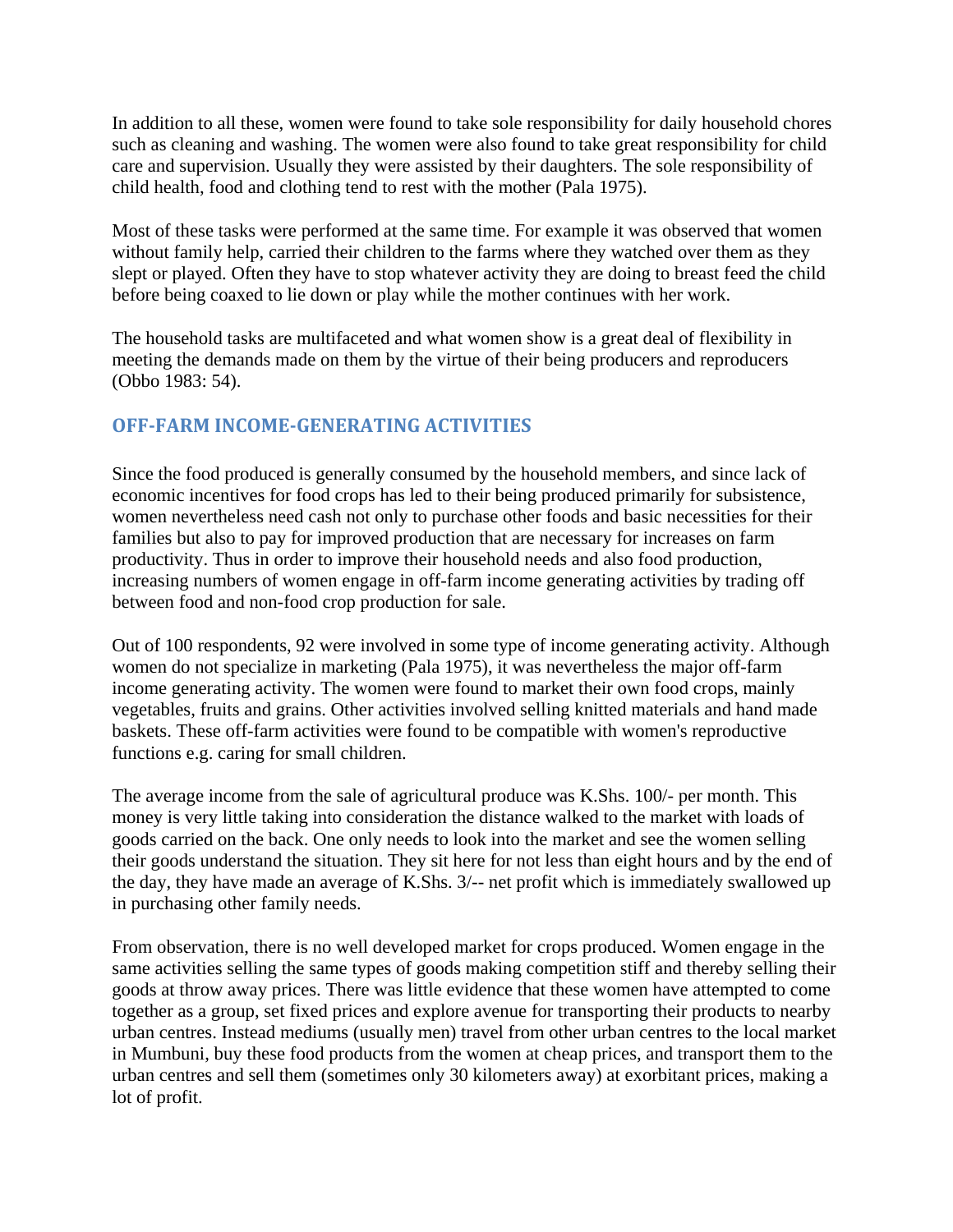# Table 3 HOUSEHOLD ACTIVITIES AND WHO DOES WHAT IN THE FAMILY

| <b>ACTIVITIE</b><br>$\vert S \vert$ | WIF<br>E | <b>HUSBAN</b><br>D | <b>PERMANEN</b><br><b>TLABOUR</b> | <b>TEMPORAR</b><br><b>Y LABOUR</b> | <b>FEMALE</b>                             | <b>MALE</b>                               | <b>OTHER</b><br>$\vert S \vert$ |
|-------------------------------------|----------|--------------------|-----------------------------------|------------------------------------|-------------------------------------------|-------------------------------------------|---------------------------------|
|                                     |          |                    |                                   |                                    | <b>CHILDRE</b><br>$\overline{\mathbf{N}}$ | <b>CHILDRE</b><br>$\overline{\mathbf{N}}$ |                                 |
| Fetching                            | 230      | $\mathbf{1}$       | $\overline{7}$                    | 1                                  | 92                                        | 28                                        | $\vert 6 \vert$                 |
| Firewood                            | (80%     | $(1\%)$            | (13%)                             | (5%)                               | (46%)                                     | (14%)                                     | (6%)                            |
| Fetching<br>Water                   | 142      | $ 2\rangle$        | 28                                | $ 9\rangle$                        | 92                                        | 55                                        | 7                               |
|                                     | (71%     | $(1\%)$            | (14%)                             | (6%)                               | (46%)                                     | (28%)                                     | (4%)                            |
| Cooking                             | 176      | $ 2\rangle$        | 26                                | $\vert 4 \vert$                    | 89                                        | 20                                        | 3                               |
|                                     | (88%     | $(1\%)$            | (13%)                             | (2%)                               | (46%)                                     | $(10\%)$                                  | (2%)                            |
| Cleaning<br>House                   | 155      |                    | 27                                | $\overline{3}$                     | 94                                        | 14                                        | $\vert 4 \vert$                 |
|                                     | (78%     |                    | (13%)                             | $(1\%)$                            | (47%)                                     | $(8\%)$                                   | $(2\%)$                         |
| Washing                             | 158      | $\vert 4 \vert$    | 24                                | $\overline{5}$                     | 99                                        | 38                                        | 6                               |
| Clothes                             | (79%     | (2%)               | (12%)                             | (2%)                               | $(50\%)$                                  | (20%)                                     | (3%)                            |
| Ironing                             | 136      | 8                  | 24                                | $\overline{5}$                     | 79                                        | 30                                        | $\vert 4 \vert$                 |
|                                     | (68%     | (5%)               | (12%)                             | (2%)                               | (40%)                                     | (15%)                                     | (2%)                            |
| Taking care                         | 109      | $ 2\rangle$        | 12                                | 3                                  | 74                                        | 12                                        | $\vert 3 \vert$                 |
| of children                         | (55%     | $(1\%)$            | (6%)                              | $(2\%)$                            | (37%)                                     | (6%)                                      | (2%)                            |
| Going to                            | 183      | $\vert 4 \vert$    | $\overline{9}$                    | $\overline{2}$                     | 46                                        | 5                                         | $\vert 4 \vert$                 |
| market                              | (92%     | (2%)               | (6%)                              | $(1\%)$                            | (23%)                                     | $(2\%)$                                   | (2%)                            |
| Collecting                          | 175      | 11                 | 25                                | 10                                 | 64                                        | 30                                        | 8                               |
| Food-<br>Garden                     | (83%     | (6%)               | (13%)                             | (5%)                               | (32%)                                     | (15%)                                     | (5%)                            |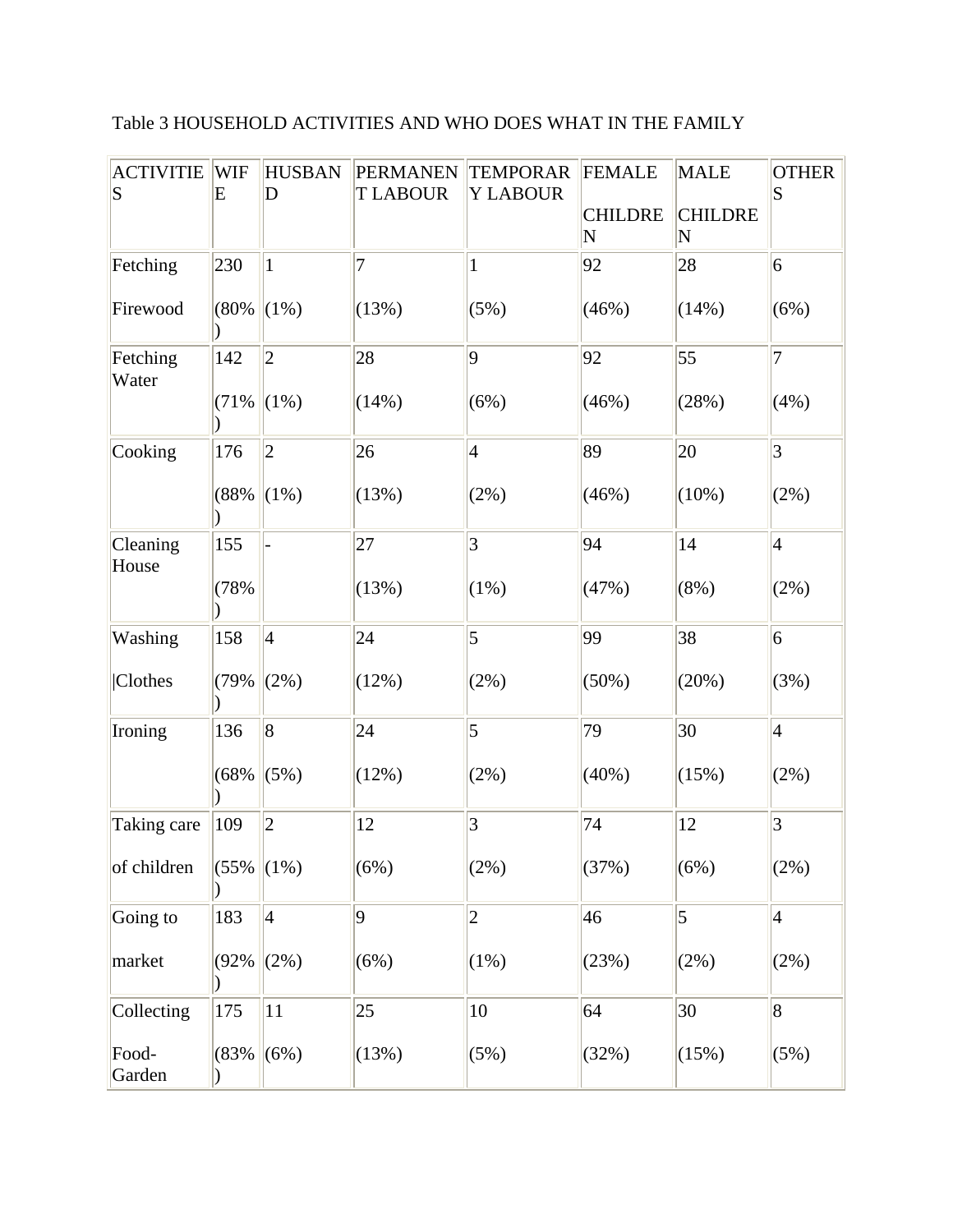| Farm-work        | 165  | 84        | 36    | 38    | 79       | 75       | 11             |
|------------------|------|-----------|-------|-------|----------|----------|----------------|
|                  | (83% | $ (42\%)$ | (18%) | (19%) | $(40\%)$ | (38%)    | (6%)           |
| Looking<br>after | 107  | 45        | 28    | 31    | 43       | 62       | $\overline{5}$ |
| animals          | (54% | (22%)     | (14%) | (16%) | (21%)    | $(31\%)$ | (2%)           |
| Others           | 50   | 24        | 4     |       | 8        |          |                |
|                  | (25% | (12%)     |       | (2%)  | (5%)     |          |                |

On the other hand men were found to involve themselves to much higher levels and well paying off farm income than do women.

In summary one can say that a large amount of time, income and effort is spent on off farm income-generating activities. The main concern however is what effects these have on agricultural production. Labour thus remains the key factor at issue. This study shows that women's labour is certainly not in surplus. During peak labour periods the labour demand on the women is quite strained. This is not due to agricultural activities alone but also to the overall demands on the women's time as she maintains and manages all aspects of a rural agricultural household. Illness and pregnancies are other factors that put great strain on women's labour (Orvis 1985).

## **V. DECISIONMAKING PROFILE**

If women are the key resource in food farming, then their productivity will depend not only on improving their access to resources such as land, credit and services, but also on how much access and control they have over these resources. Where decision power over household resources is limited or denied, we would expect women farmers to be less efficient than other women and men who have control over productive resources and the power of decision on how to use them. For example lack of control or decision power will not only affect the organization of labour and types of crops produced, but will also affect how land is allocated for cashcrops and food crops. Lack of control and power of decision might therefore lead to the marginalization of both women and food crops. It therefore became significant to highlight issues which deal with decision-making in the household.

The decision-making profile demonstrates the extent of women's participation and influence in farm production and the extent and variety of their roles and responsibilities in all areas of household production.

Taking each labour process individually a number of questions were posed as to who makes decisions or takes the responsibility for food production, land preparation, planting, weeding,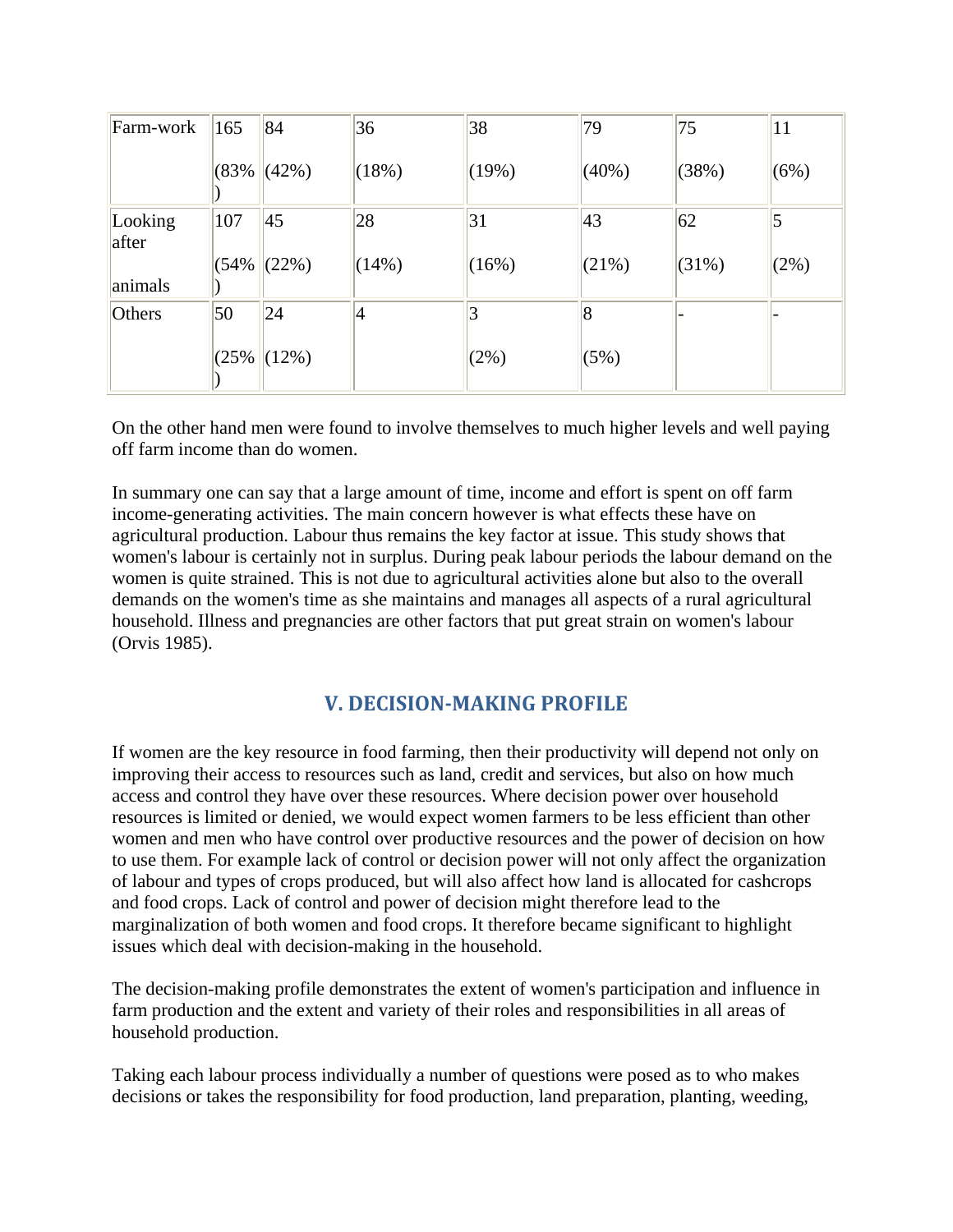harvesting, buying inputs and seeing that the labour is done. Again we wanted to know who decides on sale of crops, and food storage. Table 4 indicates the responses given from these questions.

Table 4 illustrates that women in Mumbuni make decisions in their sphere of food production, farm inputs, processing and marketing. They are also in control of the money that come out of the sale of their food products, an activity which they pursue on their own account to provide the means to fulfil efficiently their responsibilities for household food supplies and other basic household necessities.

The study however, examined in details who takes responsibility and decides on the farm labour, farm inputs, tools used and improved methods of farming. Table 5 shows who take such responsibility.

Table 5 indicates that men take decisions or the responsibility of buying farm inputs. For example 80 men took the responsibility of buying and 65 of the men also bought other farm inputs compared to 5 women who bought fertilizer and 20 women who bought other farm inputs respectively. Fertilizers and far tools are some of the most expensive farm needs. Our conclusion is that most men were in a position to afford both fertilizer and farm tools as they were economically able, and they also have access to credit facilities which are provided by most cooperative societies (see next chapter). It is also significant to note that decisions and responsibilities taken by women are related to the farm tasks they perform. For example, since planting is a task performed by more women than men, it would only be logical if the women took the responsibility of buying seeds, the varieties to be planted and the cropping patterns to be adopted. The ILO reports that:

the types of household decisions that women in Kenya would be expected to make would be a mirror image of their inferior status in many level of the society (ILO 1986: 154).

Given that women do not control a lot of money in the household, their decisions on the use of money are limited. The men on the other hand take responsibilities, given their superior financial status provided to them by the fact that they control resources and means of production.

To provide labour in the farm is in the realm of women's role in agriculture, therefore the women take the responsibility of seeing that labour is provided. It is interesting to note that both women and men are almost equally responsible to adopt new methods of farming. Our observation is quite similar to a study done in Zimbabwe which concludes that:

Women may be willing to adopt new farming practices or buy equipment and other agricultural inputs, but they have no power to decide without the husband's approval. Moreover the husband controls the family finances in the majority of cases which makes things even more difficult (UNICEF 1982: 27).

In view of this study we decided that the usefulness of assessing decision making can only be justified when we look at the reflections of the underlying dynamics that command the decisions made on other household resources, particularly on income.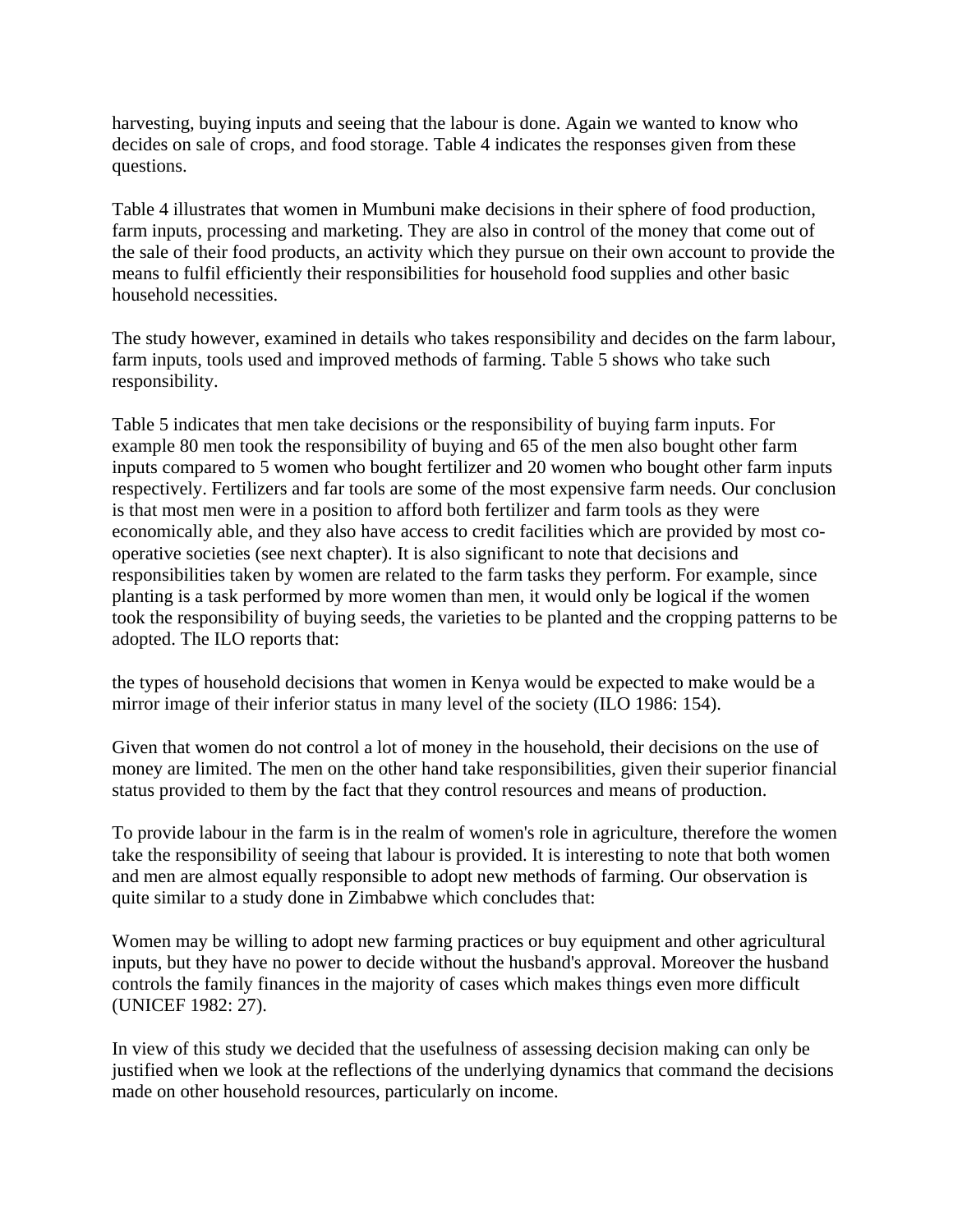Further investigations revealed that women control money and take responsibility regarding food and household maintenance, sometimes with the help of husband, daughter and sons. Decision power is influenced by income or amount of money one handles. For this reason most women do not control money for school fees, repayment of loans, farm equipments and for buildings and repair. Nevertheless, the women take decisions on money for clothing, transport and medicine, a responsibility which relates to their reproductive roles. It is also significant to mention that the household income of our TABLE 4 FARM DECISION PROFILE

|               | LAN<br>D          | <b>PLANTIN</b><br>G  | <b>HARVESTIN</b><br>G | <b>TRANSPOR</b> | <b>STORAG</b><br>E | SAL<br>Е | <b>INPUT</b><br>IS | <b>FAR</b><br>M |
|---------------|-------------------|----------------------|-----------------------|-----------------|--------------------|----------|--------------------|-----------------|
|               |                   | <b>PREP. WEEDING</b> |                       |                 |                    |          |                    |                 |
| Wife          | 70                | 80                   | 95                    | 84              | 75                 | 91       | 97                 | 85              |
|               | $(70\%)$ (80%)    |                      | (95%)                 | (84%)           | (75%)              | (91%     | $ (97\%)$          | (85%)           |
| Husban<br>ld. | 30                | 20                   |                       | 16              | 25                 |          | 3                  | 15              |
|               | $(30\%)$ $(20\%)$ |                      | (5%)                  | (16%)           | (25%)              | (9%)     | (3%)               | (15%)           |

#### TABLE 5 DECISIONS ON LABOUR, FARM INPUTS,

#### TOOLS USED AND IMPROVED METHODS OF FARMING

| <b>DECISION</b><br><b>TAKEN</b> | <b>WIFE</b>     | <b>HUSBAND</b> | <b>WIFE AND</b><br><b>HUSBAND</b> | <b>NONE</b> |
|---------------------------------|-----------------|----------------|-----------------------------------|-------------|
| <b>Buying Fertilizer</b>        | $\vert 5 \vert$ | 80             | 5                                 | 10          |
| <b>Buying Seeds</b>             | 76              | 5              | 4                                 | 15          |
| <b>Buying Tools</b>             | 10              | 50             | 5                                 | 35          |
| <b>Buying Farm</b><br>Inputs    | 20              | 65             | 15                                |             |
| Labour                          | 64              | 10             | 14                                | 10          |
| Variety of Seeds                | 86              | 3              | 11                                |             |
| Cropping Patterns               | 87              | 4              | 9                                 |             |
| New Methods of<br>Farming       | 40              | 43             | 10                                |             |

respondents were allocated (90%) by the husbands. 85% of the women said that no discussions took place before the allocation of this money took place.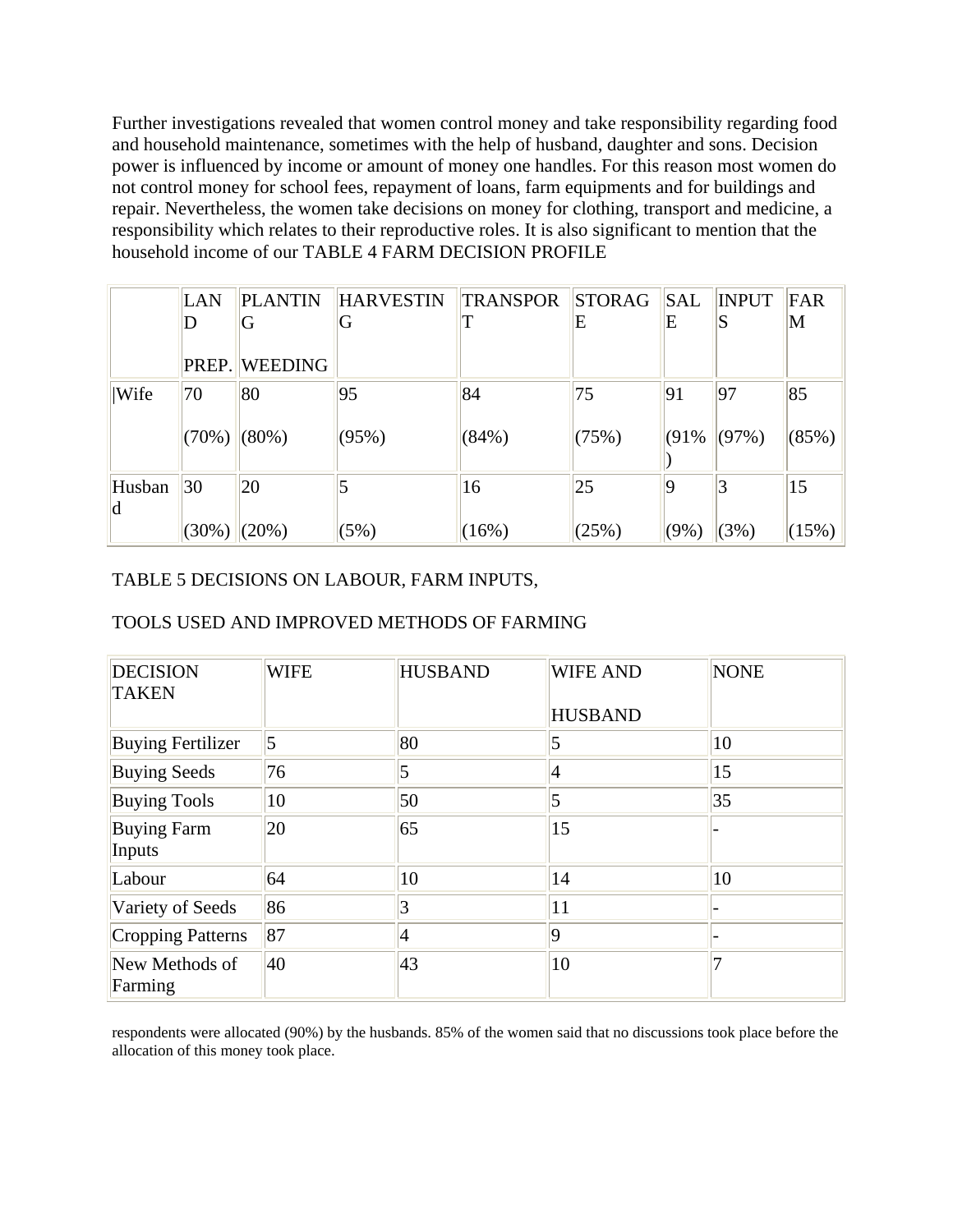In summary, women's control of household resources and decision-making power was found to vary in relation to a number of factors with the key variables, education and the general control of income. The participation of women in income generating activities improves their control over resources, allocation and possibly establishes an economic base for them. The higher the income, the greater the say over household decisions. Thus, confinement to non-market subsistence reduces the power to decide and control household resources while participation in market economy gave women greater power and increased their status in terms of household decision-making. The women's low position in decision-making in the family and the household economy adversely affects their productivity and personal security.

## **VI. FACTORS INFLUENCING WOMEN'S PRODUCTIVITY IN FARMING**

Examining access to means of production was very significant in this study because it is what determines the bulk of all agricultural labour, the returns of the women's labour and decisions concerning the inputs essential for successful farming. For this reason, it became necessary to look at the factors that influence women in their agricultural production, among the, access to land, credit facilities, agricultural services and information and membership to cooperative societies.

### **LAND**

Few studies in Kenya are focussed on women's land rights. However, Pala (1974) and (1983) has raised a number of questions concerning the issue. According to her, the traditional system of land tenure, provided both unmarried and married women with land user rights on land vested on her father's patrilineage and husband's patrilineage respectively. Customarily individuals (both men and women) had no right to allocate or dispose of land. Thus, access to land by women was ensured and they were entitled to land for agricultural purposes from which they were expected to feed their families (themselves, their children and spouses).

However, the Land Reform is transferring the customary land tenure system into individualized tenure. Since all Kenyan communities are patrilineal - that is women move into their husband's clan and use their husband's land, the `owner' of the land in individualized tenure automatically becomes the man. The inheritance of land runs from father to son. This means that land is being transferred to almost exclusively male individuals leaving no provision concerning how women's access rights are to be defined. How does this affect women in the role in food production. In Pala's words:

the new land reform system, enables individual men to alienate land without any legal obligation to consult with other males or female of the patrilineage. At the same time there is no clear stipulation as to how a woman's customary use rights are to be realized in the event that a male on whose land she depends makes a decision to sell the piece of land (Pala, 1974).

With this background in view, the study set out to find the following; whether women farmers own any land; how much of family land they utilize for food farming; or access rights. We were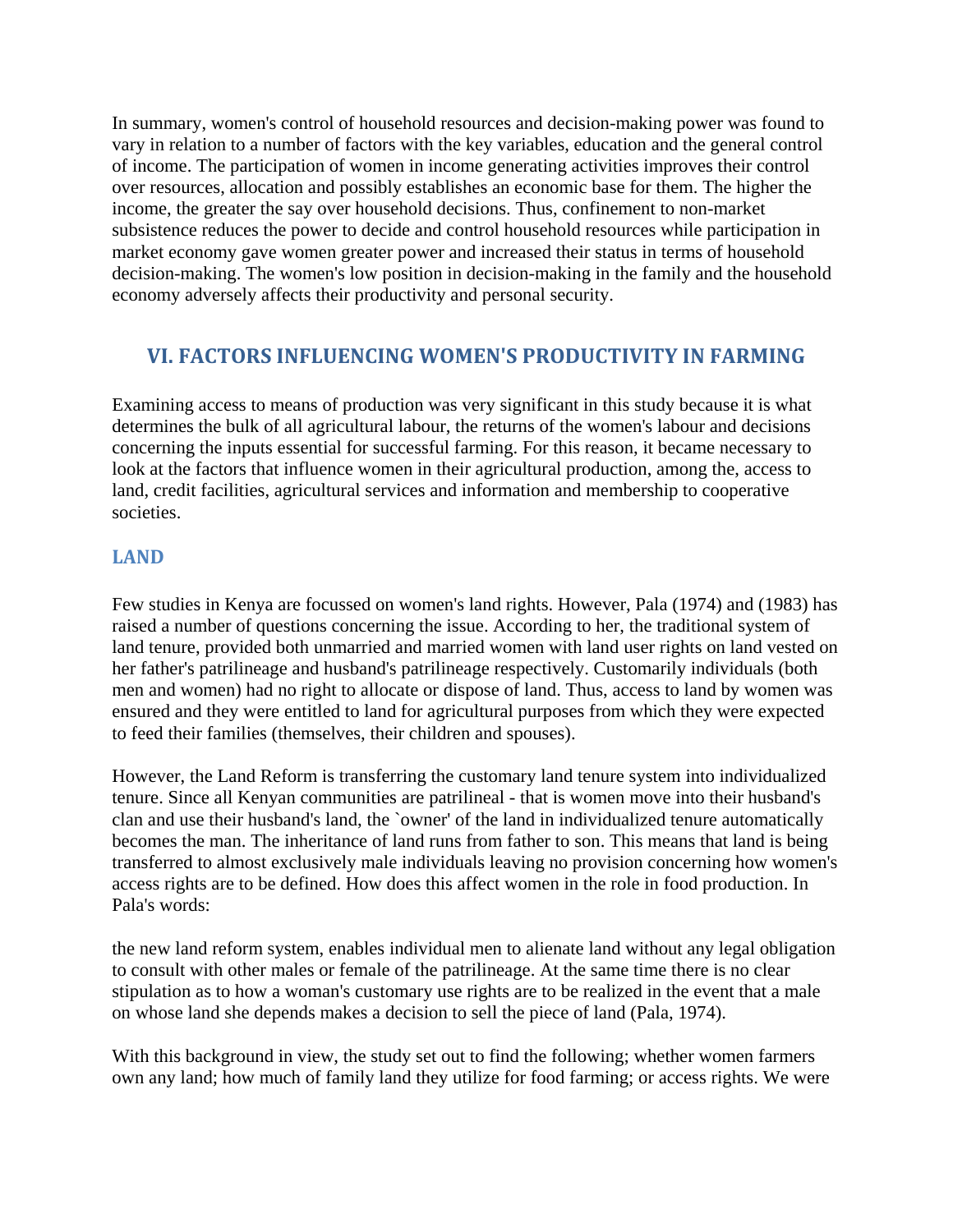also interested to know how many parcels of land the farmer has and whether the parcels are consolidated or dispersed.

Out of 100 women interviewed, 92 responded that they owned land. The average women's farm sizes range between 0-1 ha.

A number of women were found to have access to at least two parcels of land. Most of these parcels were dispersed in different places. This indicated the scarcity and demand for land in the area. The ILO reports that:

Most women must be content with land wherever they find it, and the norm is to have access to small scattered pieces of land. The implication for time expenditure just to get to these pieces of land are obvious (ILO 1984 p.61).

Other interest focused on whether the land the woman was farming was already registered and if so in whose name. It was also important to know the women's rights to land they farm, how they acquired the land they are farming, whether they can sell the land and in fact whether they are aware of the advantages one would have with registered land.

The land for food farming mainly belonged to the clan under which the woman was married although some women had access to land which had been bought, rented or given as gifts. Most of the land women farm are registered in the names of their spouses. The women are aware of this handicap and their response were: they have no rights of ownership, they have no right to sell or lease, and they cannot secure loans.

Questions were also designed and directed to elders in the community in order to find out whether there are any land owners in the area, how they acquired the land they own, the types of land they owned and whether the women managed the land they owned by themselves and the general effect of land consolidation in the area.

The elders generally agreed that there were women land owners in the area who owned land which fell to them when they were widowed. However, some elders said that women who owned land in the area only did so in trust for their sons before they grew up to take the responsibility. Most women who own land in the areas have bought the land either by themselves or by their children. Out of 50 elders interviewed 27 (27%) said that

the women who owned managed the land by themselves. Others agreed that land though owned by women, were managed by their husbands or sons. According to elders interviewed, land consolidation, and registration are significant in the area as it enables them to take loans and therefore farm better by buying farm inputs and tools for farming. It is important to note that the women interviewed seemed to be unaware of the mechanics of the new land reform and its effects and that the man becomes the absolute owner of the land. This is why women, asked whether they own land, still look at it from the traditional tenure point of view of the user right, and easily respond that they own land. The women indeed have not been involved in the consolidation and adjudication of land which is geared towards land registration. The implication it will have on them has not yet registered in their minds.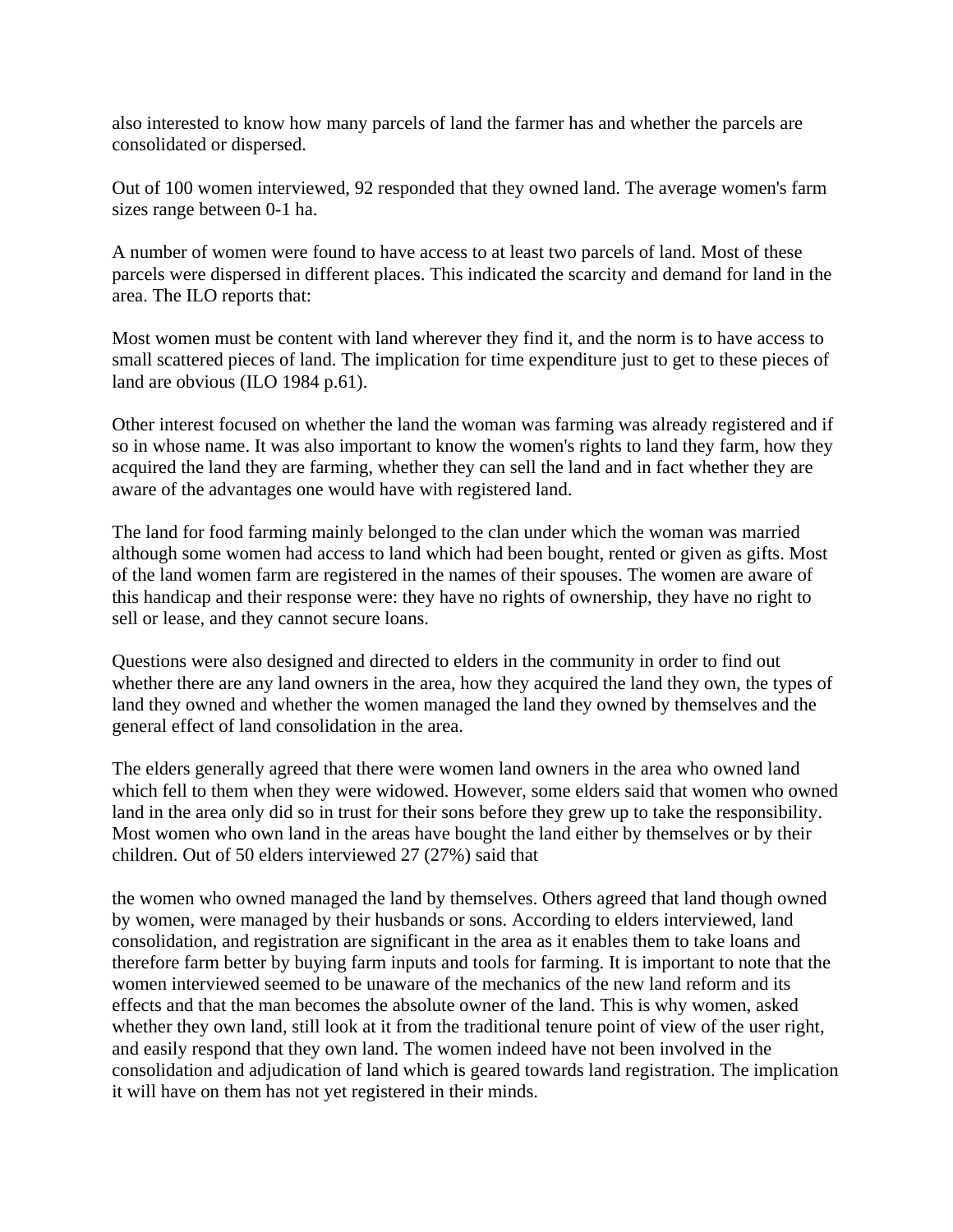What effect will this have on food production? First, apart from one's own labour, land is the only major resource. Without land, the women cannot determine the returns of their labour. Secondly, land can act as security in getting loans or credit facilities for the improvement of the farm. How are the women going to improve their already observably backward farming situation, when they have no land to secure loans and credit? Third, for the women to be productive, they have to have an upper hand in decision making and managerial power concerning the lands they farm. In Mumbuni, since men have their farms where they grow cash crops, they usually allocate to the women the poorest plots for food farming while they keep the best for themselves. Fourth, because the women do not own land as such in the area, very few are therefore members of cooperative societies. As we will see later it is within this cooperatives that most farmers within Mumbuni get loans or credit for the improvements of the farms.

Finally, the new land reform has reduced the women to a state of dependency on those who control the land (the men) and this is very unfortunate particularly taking into consideration that they provide the bulk of agricultural labour in the country.

### **CREDIT**

Access to credit is crucial for increasing women's productivity in food. Women need credit for tools and equipment and agricultural input. However from this study we realized that credit facilities have reached a significant proportion of women farmers in Mumbuni. In general, it was found that women have few possibilities of getting access to capital, more so because financial institutions can only give loans to those who display security such as land (INSTRAW 1984:113). Women are already disadvantaged in this position as already shown that they have no land.

The main concern of the study was to find out where women go incase they needed credit, sources of outstanding loans if any, purpose for taking the credit if taken, security offered to get the credit and how the credit was being paid back.

Out of 100 respondents, 78 said they have never asked for loans or credit, neither were they aware of such facilities. Most women accepted that they needed credit which they would use to buy land, ploughs and improve on their farms. A number of women needed credit for the purposes counted: to buy food, pay debts, buy furniture, buy domestic utensils, buy land, farm machines and farm-inputs, to buy `posho' mills and pay school fees. The sources of credit facilities were counted as mainly: cooperatives, women's groups and family groups.

The result and family data show that women in Mumbuni in general have no credit facilities. The credit giving bodies are ill adapted to the enterprises in which women are engaged. The women have therefore tried to overcome this financial handicap by organizing themselves in small women's groups of 15-20 members, where they give each other money in turn to meet their individual needs. Usually in such a group, each member of the group contributes about K.Shs.50/- and all give to one member, until every member of the group has had a chance. When the husband takes a loan, most women look at it as a family loan to benefit the whole family. However, the striking point is that the loans taken by the men is mostly used for buying farm tools which are mainly used by the men themselves to ease their work on their cash crop farms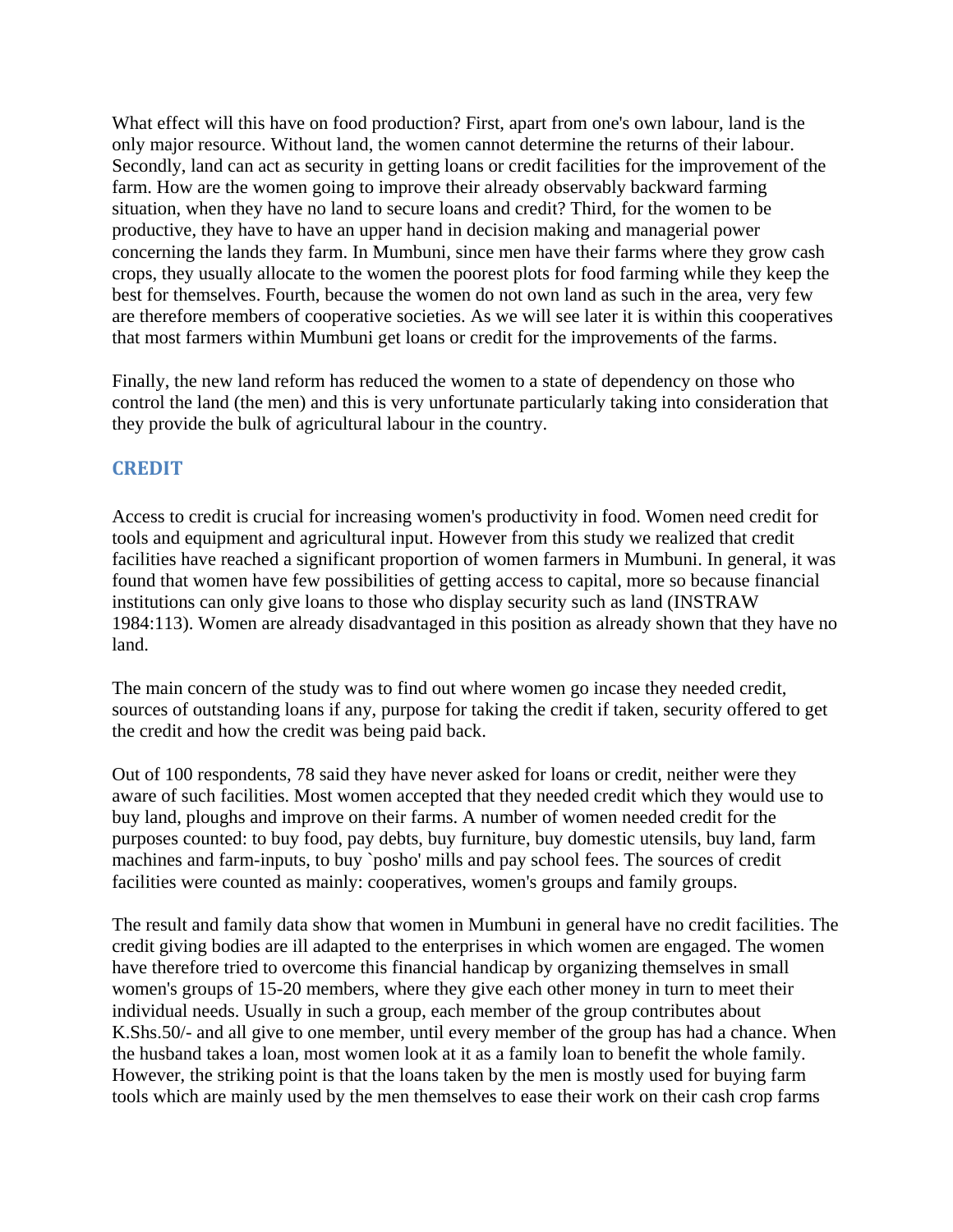rather than for the use by the women on food farms. Most women would like to take loans to acquire the bare necessities of life i.e. to buy food, utensils, clothes; an indication of poverty reflecting that most of women respondents cannot adequately rely on their food farms as this does not bring enough income to survive on. There is no incentive of taking loans to improve the farm.

#### **MEMBERSHIP IN THE COOPERATIVE SOCIETIES**

The cooperative societies are powerful vehicles particularly in an agricultural setting. The societies do not only strive to distribute money accruing to their members equitably but they are also an important instrument in achieving mass participation in national development (ILO 1984:21).

The cooperatives play a very important role in Mumbuni, particularly as they are locally based in the areas and are administered by the local people. They also seem to be the major source of credit that women in the area are more aware of than other credit giving institutions.

The study set out to find out which cooperatives women belonged to, what the members gain by joining such cooperatives who runs them,the women proportion and how many women had actually received credit from the cooperatives.

Out of 100 respondents, 83 were not members of any cooperative. Very few women were represented as most of the cooperatives were found to be run by men. None of them had an elected woman to the level of committee where major decisions affecting the farmers are made.

The role cooperative societies can play in the life of women and food production cannot be underestimated. It is mainly through these agricultural cooperatives that women can get credit for the improvement of their farms, and the cooperatives can also market the products and even help in the processing of some of these food products. This is the only way women can gain from these cooperatives, otherwise the gain will forever go to the men and their cash crops.

### **ACCESS TO AGRICULTURAL SERVICES AND INFORMATION**

The agricultural services usually provided to farmers are: agricultural Extension Services provided by agricultural officers, in service courses in farmers training centres and credit facilities made available to farmers from Guaranteed Minimum Return and Agricultural Finance Corporation.

The most common service to farmers through the Ministry of Agriculture is the one provided by the Extension Officers who are supposed to visit farmers and give advice about husbandry and also introduce new crops. In addition to this the extension officers are supposed to provide group training in the form of demonstration plots, where they teach in groups of 10 to 50 husbandry practices such as planting in lines and spaces and application of fertilizers.

It was found that visits by agricultural instructors were not usually requested by farmers but were initiated by the instructors themselves. In this study we examined whether agricultural officers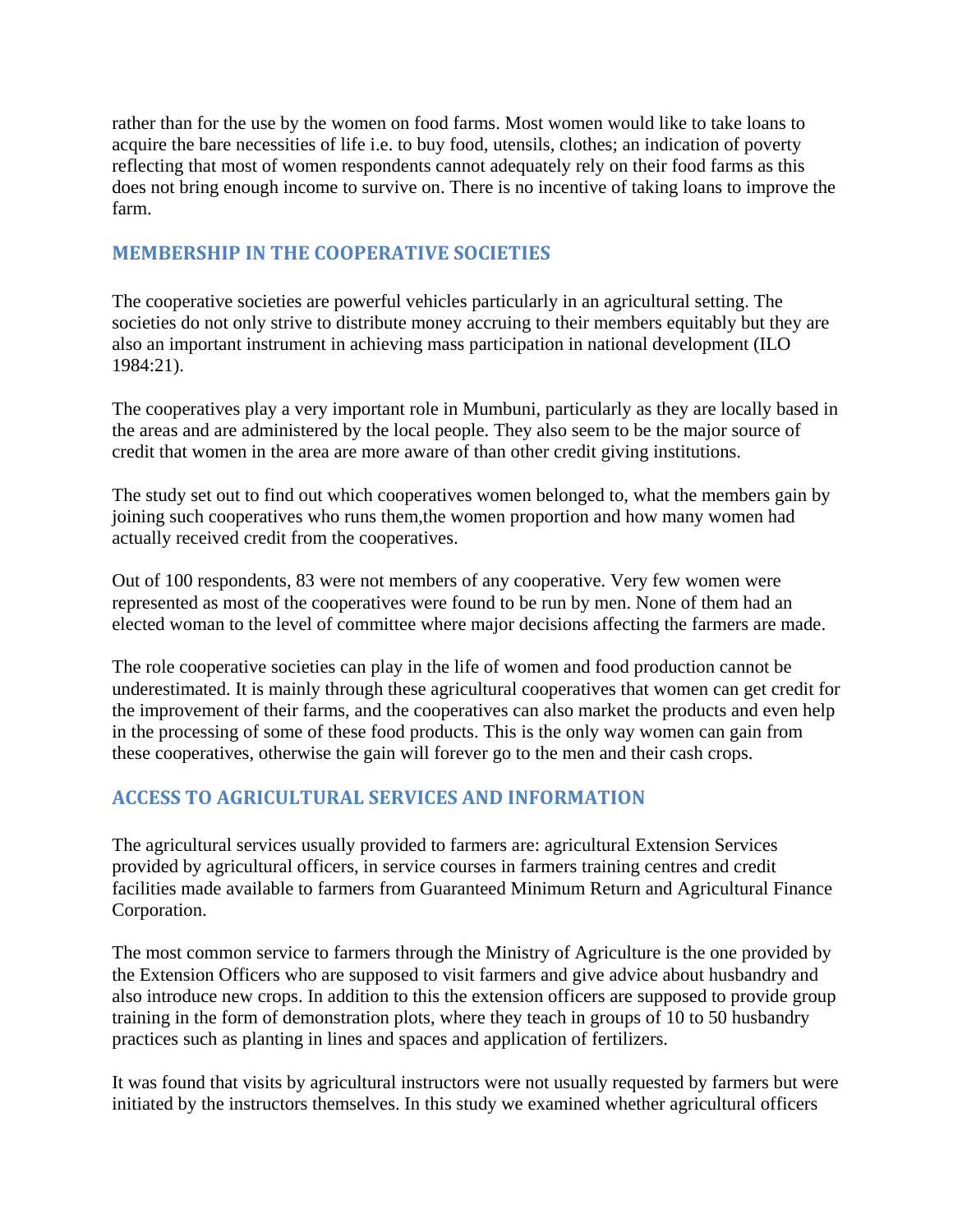visited the farm, what advise was given, how many times they visited within the season and the previous season and whether the farmers felt that they gained from such visits.

The responses show that out of 100 women farmers interviewed, only 39 were visited by the extension officers while 61 were not visited. Advise given by these officers were mainly on land preparation and planting. Within two seasons the farmers visited had only been seen once. The general feeling among most of the women is that they had not really gained from extension officers, much more 50 because they had not been visited.

Since most of the agricultural officers are men, there is a problem in trying to transmit information to the women farmers (most of them managers of their own farms) in the absence of their husbands as this can raise suspicion. Culturally, these officers also find themselves asking to talk to the "head of the family" usually the man rather than the woman. It appeared that the homes which were visited (35 out of 39) had a "male head" present.

The study also examined other sources of agricultural information women are exposed to, given that they did not significantly gain from agricultural extension officers. A number of women responded that they either got agricultural information form Church, women's groups, over the radio, relatives and neighbours.

The second type of service extended to farmers is group demonstration plots. From observation the plots are taken from prominent farmers, mostly retired agricultural officers. The demonstrations are usually announced in government meetings (barazas); meetings that women do not usually attend either because of cultural or time constraint. Nonetheless the information given in these meetings can always reach women through friends, neighbours and relatives.

The study examined the number of women who attended the demonstration plots. The results show that a very small number of women attended these demonstrations.

It further indicates that the women in Mumbuni were uninterested, unaware or unable to attend the demonstration plots. This could have been probably lack of information or labour constraints in the house and farms which made women not attend these demonstrations.

The third service given to farmers in training in Farmers Training Centres (FTC). The fee paid for these courses range from K.Shs.10/- to 100/-. The courses usually last from 2 weeks to 1 month. In Staudt's words:

Farmers Training Courses represent a valuable direct service to the farmers as they are more intensive than other educational services and the instructors are highly qualified (Staudt 1977).

A number of farmers were not aware of the availability of Farmers Training Centre. Only 2 women out of 100 had attended the FTC. A study done in Western Kenya on delivery of services to female clientele has observed that:

Husbands are often worry about wives being gone for extended periods of time and in some cases the Chief or assistant must persuade husbands to allow their wives to attend a training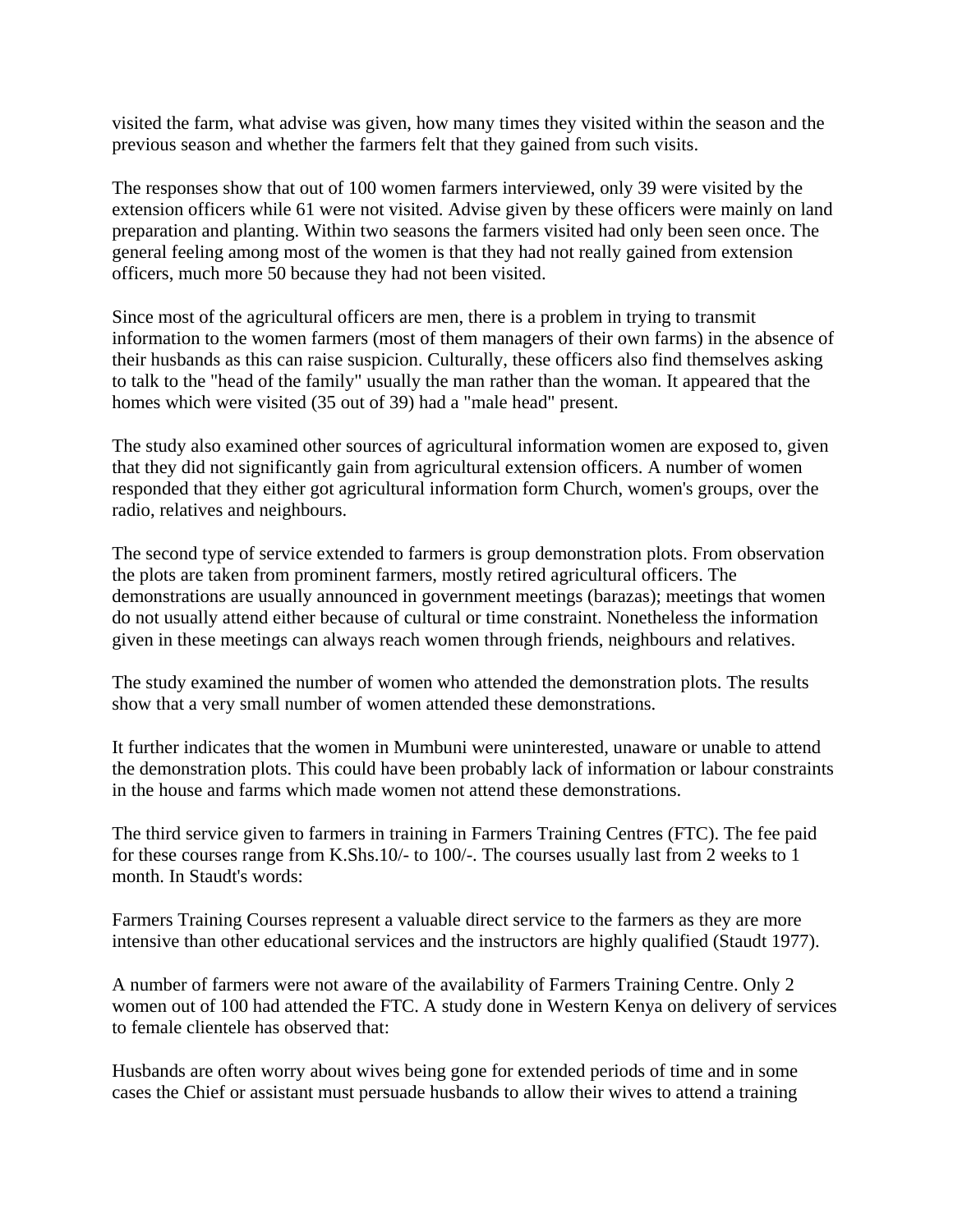course. For women managing farms alone, one to two week training period presents social problems, in that they must make arrangements on their day-to-day household and farm responsibilities while they are away (Staudt 1977).

However, the fact that the training goes to the men rather than the women illustrates the waste involved, as women trained are likely to remain in the farm and engage in farm-work after training while men migrate in search of wage employment mostly to the urban areas. A comprehensive study conducted by ILO/UNDP mission has recommended that wider opportunities for Kenya women for training in agriculture be provided (UNDP and ILO, 1972).

It is already mentioned under the topic of credit that women were found not to gain from the Agricultural Finance Company as they are required to produce land or an indication of wage employment to be able to get loans. Over 80% of women interviewed were not even aware of such credit facilities for farmers.

Women are fully involved in agricultural work. It is essential that the focus should be on women to be provided with support services, which otherwise poses serious obstacles to the improvement of food production.

# **VII. CONCLUSIONS**

The following conclusions have been reached both from the survey and in-depth interviews. Women in this study are represented as landless. On the grounds of customary rights, most women still believe that they own land and wish to maintain their independence in managing the land on their own. Unfortunately, the women have not realized that their rights are legally and formally non-existent as the lands are registered in the names of the husbands.

It is notable that most women are excluded almost enmarse from cooperative societies. This is because membership requires evidence for resources which in this particular area is land. Few women, if any, hold titles of land. The women's low educational attainment has not exposed them enough to learn the benefits of membership in the cooperatives.

In general, the women do not seem to have much communication with, nor assistance from agricultural extension officers. The agricultural information much needed by a farmer seems to come from neighbours, relatives and the church.

The women also exercise decision making authority on the work on the farm. The men seem to come in only when inputs costing money have to be purchased. There is also independence on the part of the woman on the money which comes from the sale of her produce or crafts. The money goes towards buying food, clothing and household needs. In deed, it is their responsibility to take care of their own families so they have to decide how to use the little income they get and see how it fits into the running of the family.

We also conclude that women do most of the work in food production as there is a great indication that most men are employed on salaried jobs. The household activities are left to the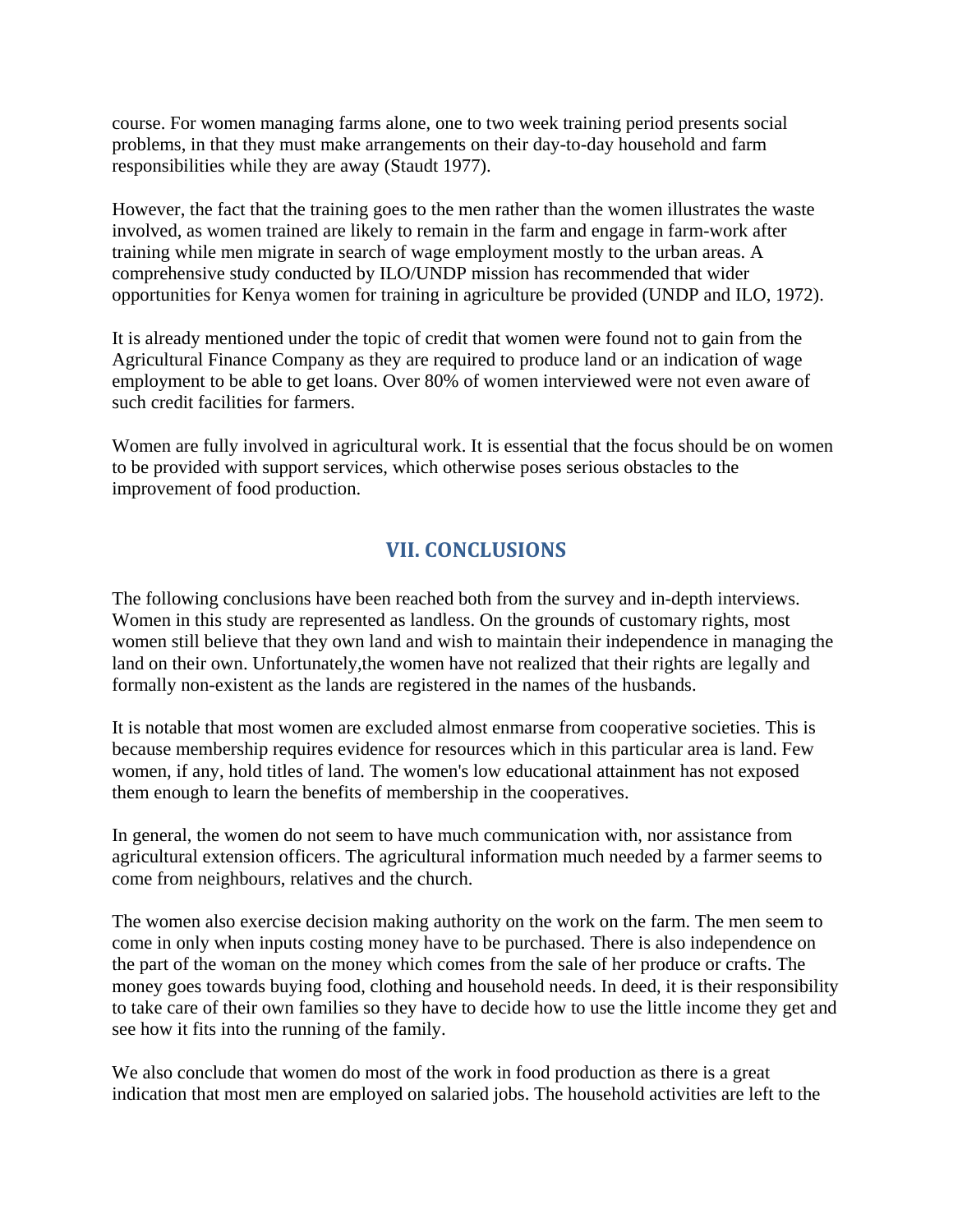women alone with little help from their female children. To be able to run the families, the women have to engage in one or other income generating activity as they cannot maintain their families on the farm produce along. Our findings pint to labour shortage. The women cannot cope with all the work left to them. What effect does this have on their role in food production? Most land is left uncultivated as they cannot manage by themselves. Sometimes farm-work has to be left in order to perform other tasks which might need immediate attention. According to Kariuki:

The expressed feeling is that "women must work hard -harder than the men" for families to survive. The women seem to take the whole responsibility of the family subsistence. The main obstacle to the women's performance of their double tasks is

the lack of help. The image of the husband does not appear particularly helpful (Kariuki 1984:25).

The majority of the women interviewed expressed the need for help. According to them their workload has been caused not much by male migration or children going to school, but by lack of money to hire more labourers. How far can the women's labour be stretched? The general expression is that, "We are very tired. There is too much work". Time to rest, "I rest on Sundays when I do my housework, or at lunch time when I am eating, or at night when sleeping, or when cooking". The women perceive that they bear all the burdens of their families, but that the families are also aware of it as most of them openly appreciate. The women themselves are aware of their worth too. Their self perception is very good because "things are as they are because of the work I do - otherwise things would be in chaos". However, they seem to say, this is not enough as they also need enough benefits just as the men to perform their roles more efficiently and effectively otherwise they face a situation which is restraining and a hindrance to their otherwise important tasks.

In Mumbuni Location as in many parts of rural Kenya, women were seen and found to provide over 80 per cent of labour in food production. Factors favouring food production and the constraints that face women as food producers have been assessed and analyzed and we have arrived at the following conclusion.

First, it is true that land reform has not promoted women's legal ownership and inheritance rights and at the same time undermined women's traditional use rights under customary land tenure system by registering land in the name of husband or son. This is a serious constraint on women's productivity in food as land reform is meant to modernize agriculture and improve quality of access to resources yet despite the fact that women provide over 80% of agricultural labour force in Kenya, they have not benefited from these changes.

Second, the majority of the women were found to have no access to credit and finance. The cooperatives which provides the most credit and loan facilities in the area, usually requires a display of security such as land. The women were therefore found to be disadvantaged because they do not own any land. Access to credit is crucial for increasing productivity, by enabling one to afford inputs, seeds, fertilizers and farm implements without which the women cannot improve their food production.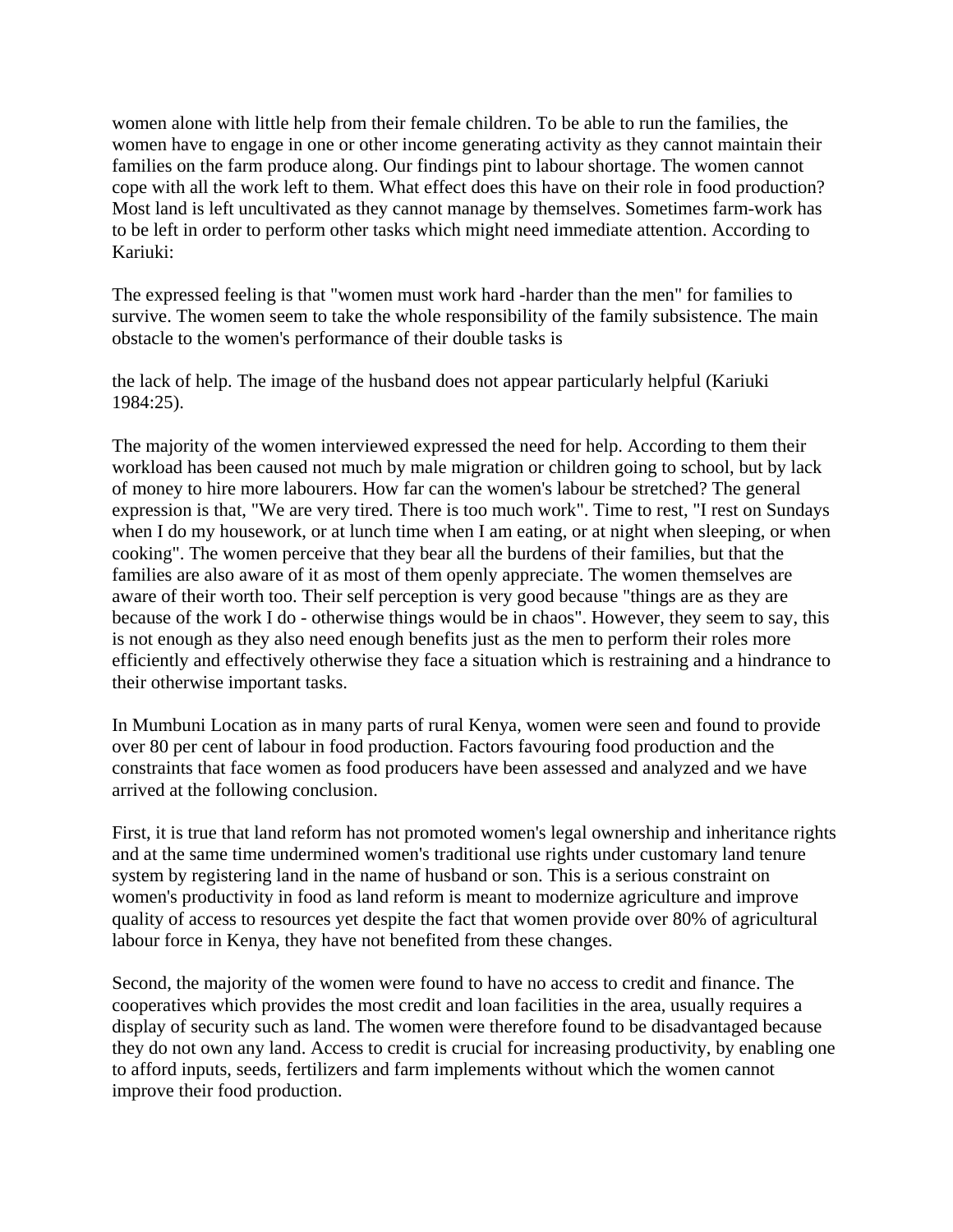Third, the women were found to face discrimination in access to extension services. Most of the extension officers seen in the area were men who seem to prefer to visit the men cash crop farmers rather than women food farmers. For the production of food to improve, it is only through the training of the women or through extension officers that new agricultural technological adoption can reach the rural women.

Fourth, the participation and decision making in the cooperatives by women was found to be very poor. The cooperatives surveyed within the study area rarely had women registered members. The few women found to be members of the cooperatives were not in positions to effect decisions. We found this to undermine the authority of the women in their traditional decision making powers concerning food production, processing, storage, marketing, preparing and budgeting. The women have therefore been deprived of their food production experience and knowledge by the cooperatives.

Fifth, the male migration in search of salaried jobs was found to lead to a further constraint to women's role in food production. A number of women left behind by the husbands to produce food at home had no access to credit, no control over household income and had no powers of decision making on the farm. The migrant husband has to be contacted before any vital decision or move is taken by the women. This delays a lot of farm activities and can be very frustrating to the farmer.

Sixth, labour was found to be a great constraint to the women in their food production. The share of labour in food production is particularly important in view of the fact that in many cases the women performed their agricultural work with a range of other household tasks, and other income generating activities. It is therefore worth noting that food production will be influenced by the relative labour demand it requires. Lack of labour saving implements in food production will discourage women from their farm-work.

Seventh, women like men need cash to purchase food and other basic needs. Since food crops are generally consumed at home, the women have come up with a strategy of getting cash income by engaging in other income generating activities. It was observed that the need for cash seemed to lead to a trade off of decision between food and non food production for sale. Improving agricultural food prices and their marketing will definitely improve their production.

Last, the failure to recognize the economic contribution to food production and household work by the society and whether the women should control the proceeds or rewards from their efforts was found to be a constraint in their role as food producers. This in effect has led to a failure in considerations of factors affecting women's contribution, how they are prepared for the tasks they perform, tools and techniques they use and the efficiency of their effort. The incentives that the women may need in food production may be very important.

It is indeed true as already suggested in this study that development efforts with respect to food production cannot be successful if the role of women is not taken seriously. In this respect the women should be the target group in all development programmes, including credit, training, crop improvement and marketing.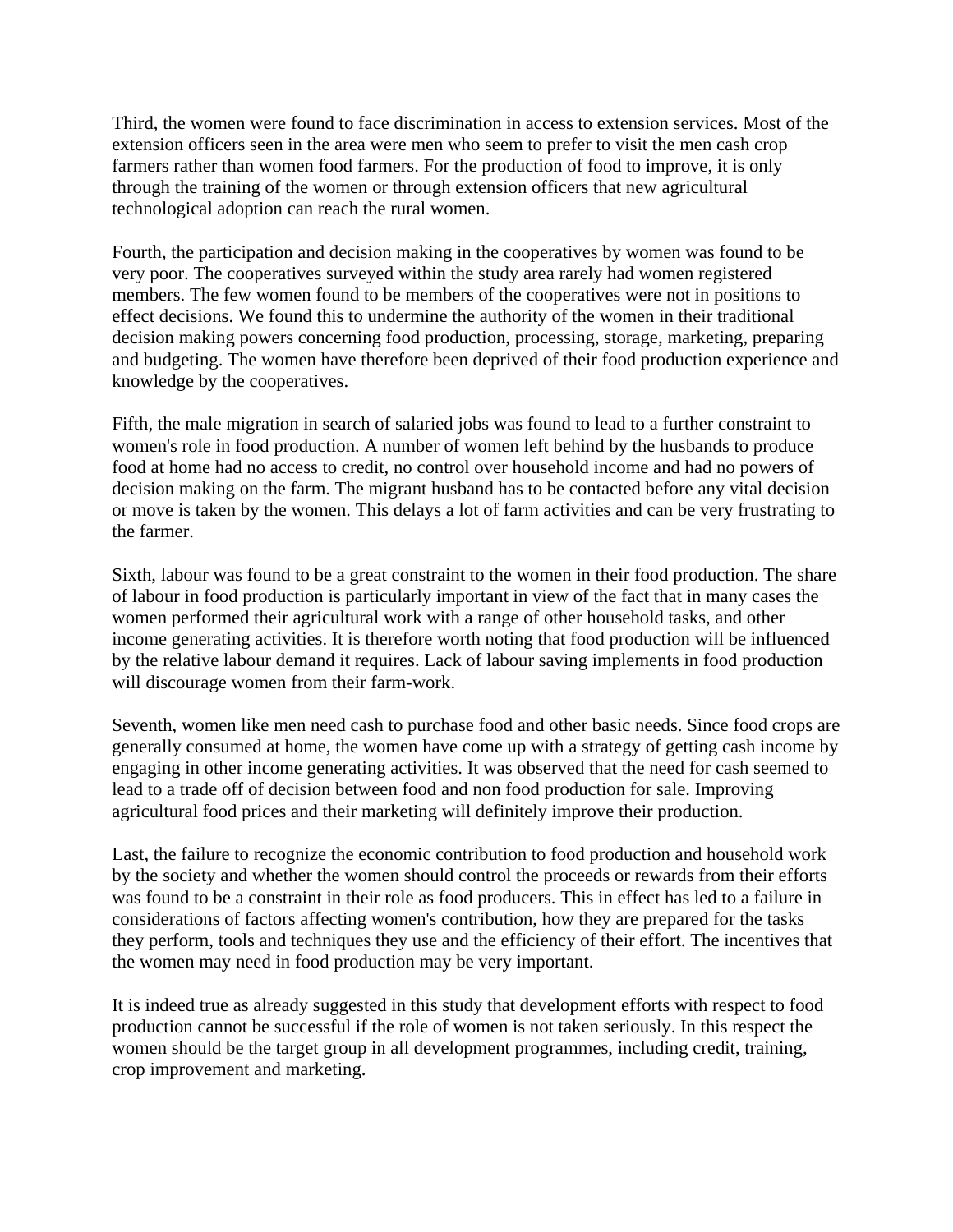According to Pala "improving women's agricultural productivity depends on improving their access to resources such as land which is a key factor of production. Without specific land rights their role in production will be further marginalised" (Pala 1983). It will be important to review the women's land rights, and establish a policy that recognises women's user rights to land. The ILO report says that:

At the minimum these rights should be guaranteed and protected by law, and ownership rights established where appropriate (ILO 1986: 180).

Such a measure could be an incentive for better production.

For extension services, it will be important to identify women's groups upon which they depend quite a lot. These groups can be introduced to programmes that will suite their interest and needs in the productive roles, by facilitating the participation of the disadvantaged women in new methods of farming and organizing them to acquire skills and make use of government programmes and services. The extension workers should be women or men specifically trained to meet the needs of women farmers.

The Government should acknowledge the nature and time profile of rural women's work while developing strategies for raising productivity. The women's workload can only be reduced by introducing simple and inexpensive equipment to facilitate both domestic and farm tasks (Pala 1983). However, the women have to be involved in the design and testing of such technologies and be trained in their use, maintenance and repair.

Further research should be done on data base to determine the number of women participating in food production in different parts of Africa. Special attention should be given to the following topics: the relative priority given to cash and food crops on land allocation, the women's economic contribution, social and family consequences, both positive and negative that can be attributed to her roles, the consequences of seasonality on women's labour; labour input discrimination for cash and food crops; intra household distribution of income, consumption, assets and decision making; and time budget survey of agricultural households. These topics will broadly deal with the socio-economic issues that effect food production.

# **SELECT BIBLIOGRAPHY**

### 1. Acland J.D.; East African Crops; **An Introduction to the Production of Field and**

**Plantation Crops in Kenya, Tanzania and Uganda**. Longman, Essex, 1971.

2. Dey Jenni; **Women in Food Production and Food Security in Africa**. F.A.O., Rome, 1984.

3. Eicher K.C. and Baker C.D.; **Research on Agricultural Development in Sub-Saharan Africa: A Critical Survey; MSU, International** Development Paper No. 1, 1982.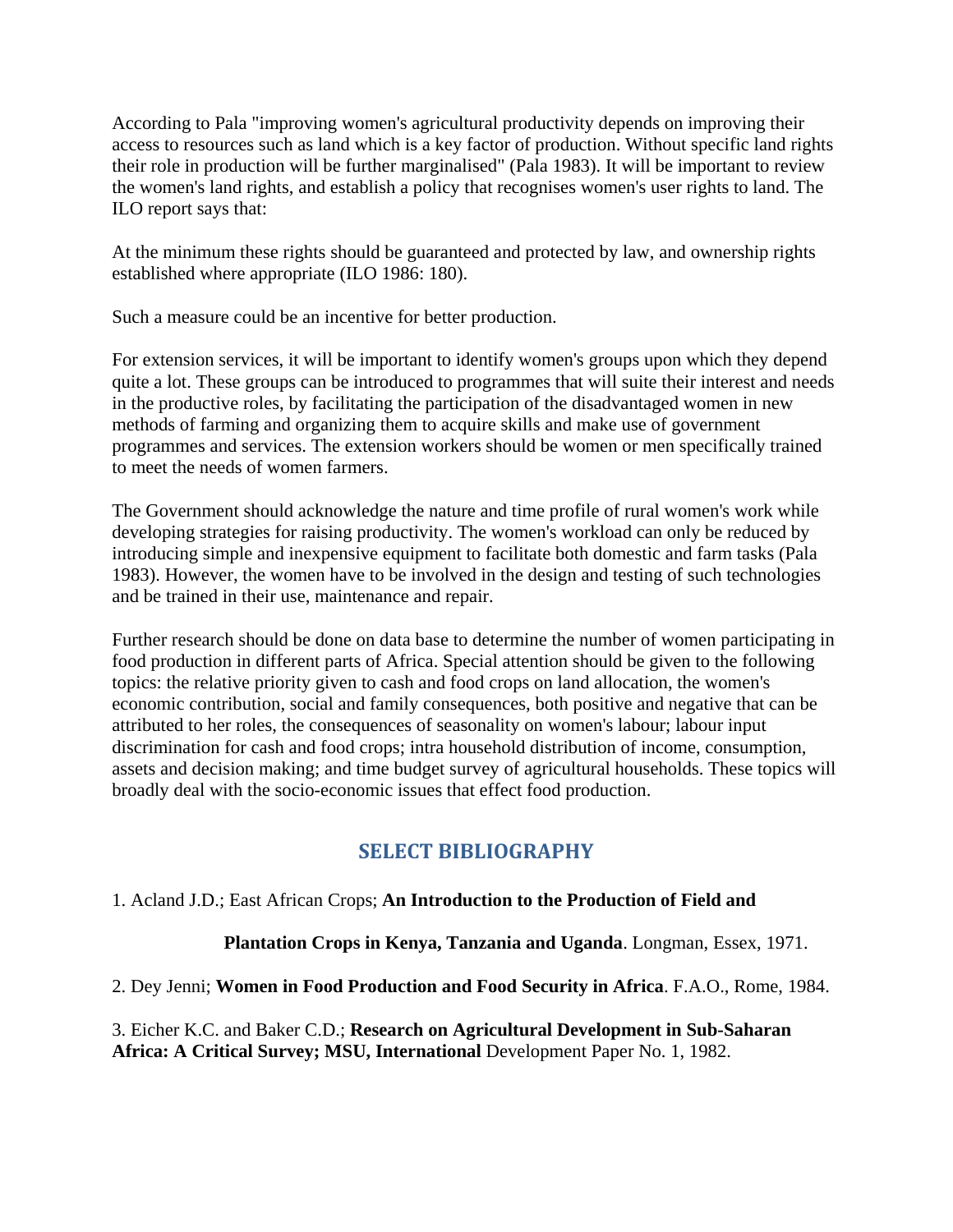4. Jaetzold R. and Schmidt H.; **Farm Management Handbook of Kenya Vol. IIC. East Kenya**. Ministry of Agriculture/GTZ Nairobi, 1983.

5. Mazrui A. and White A.D.; "Gender, Skills and Power" Africa in Search of Transformation: Conference on Africa: the Challenge of Economic Recovery and Accelerated Development, June, Abuja, Nigeria, 1987.

6. Pala A. Okeyou; "Women's Access to land and their Role in Agriculture and Decision-making on the Farm: Experiences of the Joluo of Kenya" IDS, University of Nairobi, Kenya, 1983.

7. Pala A. Okeyo; "Empowering African Women, some UNICEF Policy Concerns: Analytical Issues and Project Lessons from Eastern and Southern Africa". Report Reviewing Results of a Regional Study sponsored by UNICEF/ESARO, Nairobi, 1974.

8. \_\_\_\_\_\_\_\_\_"The Role of African Women in Rural Development: Research Priorities" Discussion Paper No. 203 IDS, Nairobi, 1974.

#### 9. \_\_\_\_\_\_\_\_**Towards Strategies for Strengthening the Position of Women in Food Production**, INSTRAW, 1984.

10. Okoth-Ogendo H.W.O.; "The Adjudication Process in the Social Rural Development Programme" in `Second, Overall Rural Development Programme' Occasional Paper No. 12: IDS. University of Nairobi, 1975.

11. \_\_\_\_\_\_\_\_\_"The Changing System of Land Tenure and the Rights of Women" paper prepared for Conference on Assembling and Collecting of Data on the Participation on Women in Kenya Society. Nairobi, 1975.

12. **The Household in African Land Tenure Literature" in Guyer J.I. and Peters P.E.** (ed.) **Conceptualizing the Household: Issues of Theory, Method and Application**, Harvard, 1984.

13. International Labour Organization (ILO) 1972; **Employment, Incomes and Equality: A Strategy for Increasing Productive Employment in Kenya**.

Geneva.

14. \_\_\_\_\_\_\_\_\_\_\_\_\_\_\_\_\_\_\_\_\_\_\_\_\_\_\_\_\_\_\_\_\_\_\_\_1986; **Women's Employment Discrimination and Promotion of Equality in Africa: The Case of Kenya**, Addis Ababa.

15. International Centre for Public Enterprises in Developing Countries (ICPE) 1986, **The Role of Women in Developing Countries. A Study**.

16. F.A.O. **Women in Agriculture (4) Women in Developing Agriculture**, Rome, 1985.

17. \_\_\_\_\_\_\_ **Women in Agricultural Production: Selected papers**, 1985.